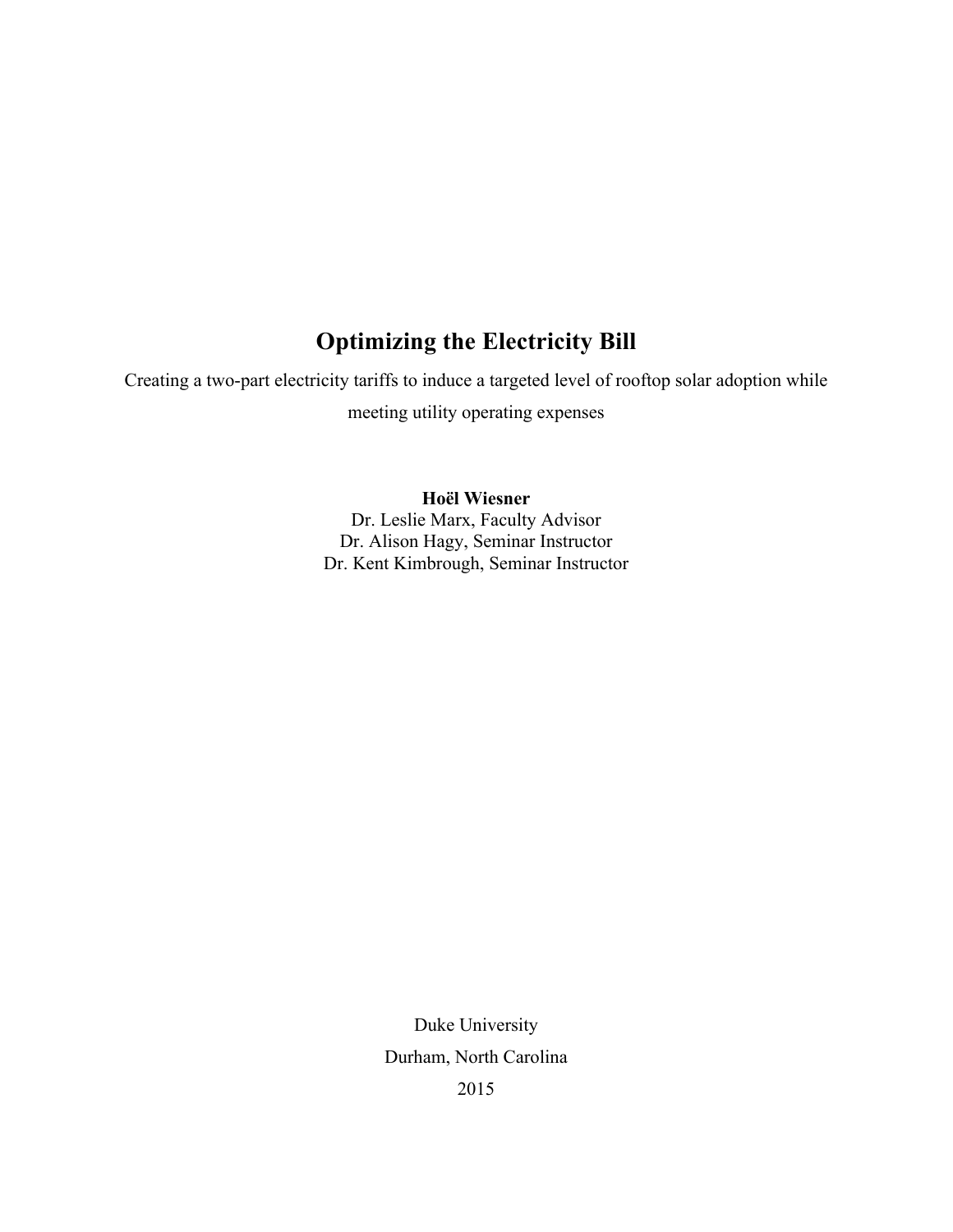# **Acknowledgements**

A very big thank you to my advisor Dr. Leslie Marx whose invaluable support helped me overcome this yearlong ordeal. Thank you to Dr. Alison Hagy, Dr. Kent Kimbrough and my classmates in the Honors Seminar classes for their much-needed feedback throughout the year. I also want to recognize Cédric Philibert and Simon Mueller of the International Energy Agency whose frustration with pessimistic renewable energy projections inspired this thesis. Finally, I would like to thank all the Duke professors who gave me informal advise on the project, the friends who encouraged me during the many late nights of writing, and my parents who made sure I was well fed during this entire adventure.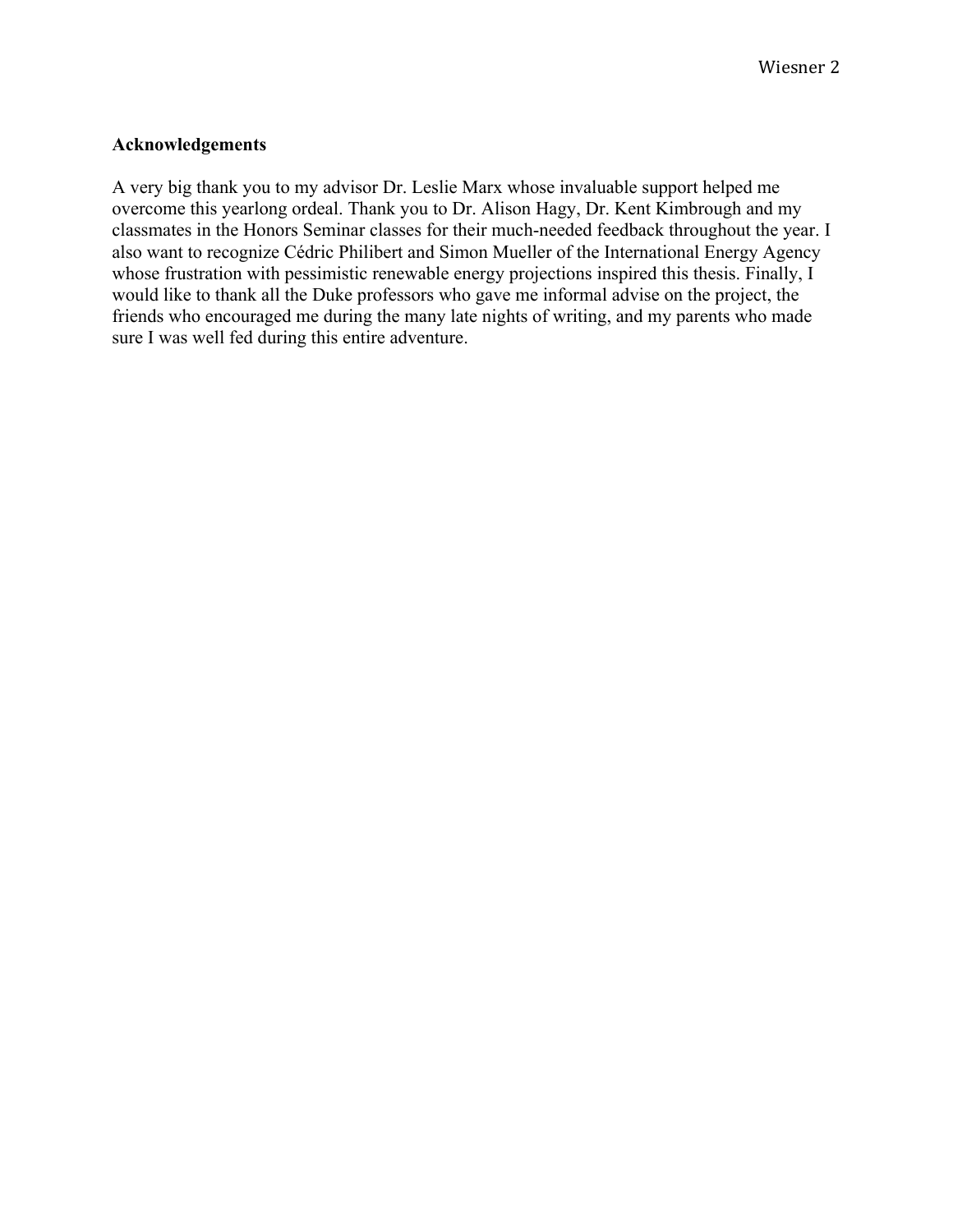# **Abstract**

Renewable energy technologies are a much needed, clean alternative to the conventional fossil fuel electricity power plants of the last century. The market for installing solar panels on rooftops is a highly promising avenue for expanding the use of these technologies, but its profitability depends significantly on the electricity prices offered by electric utilities. Investing in solar panels offset a percentage of the electricity purchased from the utility. This paper models the investment decision of electricity consumers and looks at what the optimal per unit price of electricity should be in order to make building solar panels a profitable decision for a target share of households. The model shows how this optimal rate decreases at lower prices of investing, when the share of utility-purchased electricity offset by the panels increases, and when the target level of solar adoption decreases. Finally, it looks at how this per unit rate impacts the utility's decision to set a fixed monthly charge for electricity in order to recover all of its operating expenses.

*JEL Classifications*: L94, Q42, Q48

*Keywords*: Renewable energy, solar electricity, electricity price.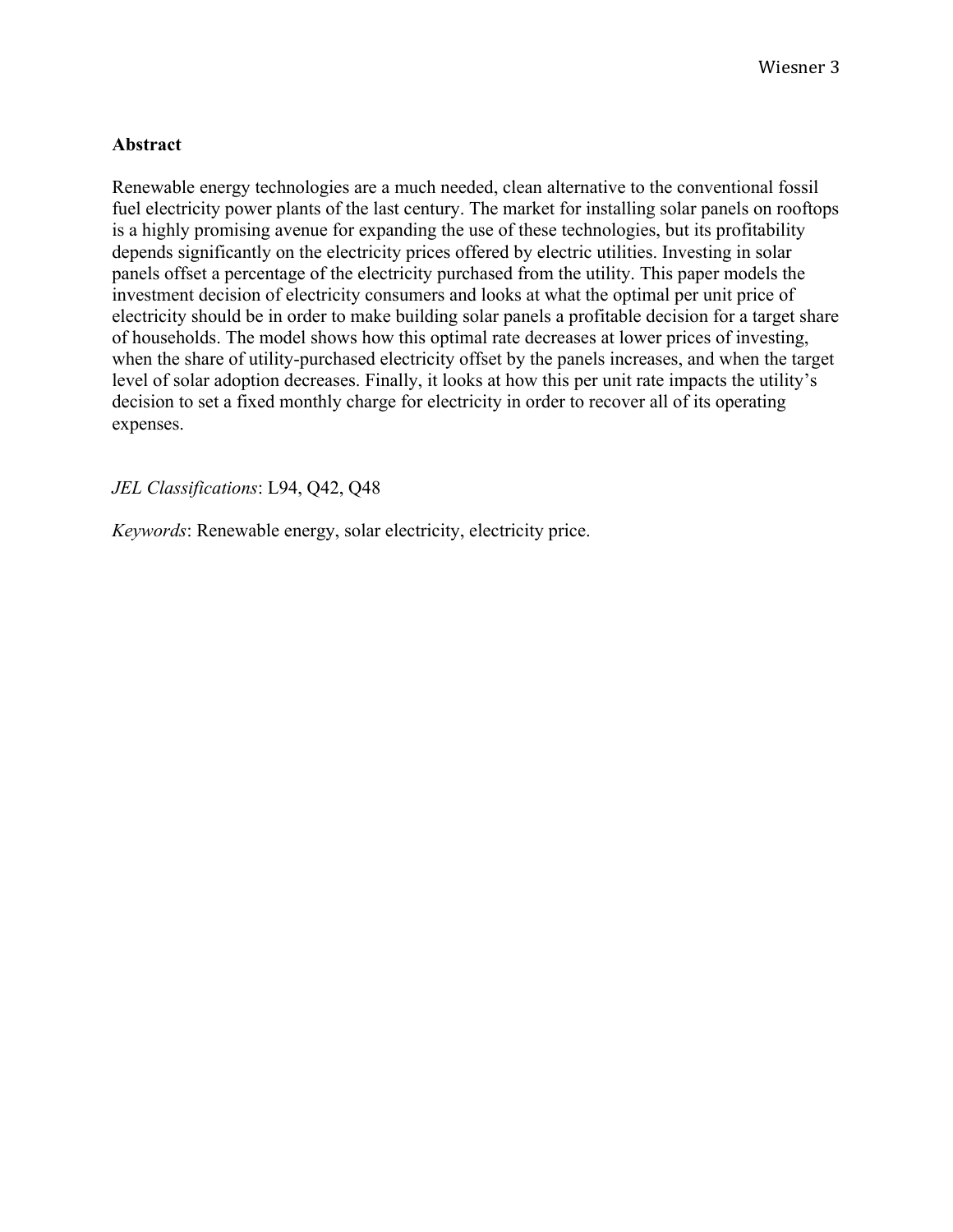## **I. Introduction**

Renewable electricity technologies are often presented as stepping-stones towards a cleaner, more sustainable future. Over the last decade, the production costs of wind turbines and solar panels have plummeted, spurring adoption of these "green" technologies to impressive levels and with shares of renewable electricity in national energy portfolios rising steadily. By 2015, global wind and solar electricity made up around 11% of the world's 550 Terawatts of installed generation capacity (IEA, 2014a). In many ways, this progress is a significant achievement of sustainability for economies historically reliant on environmentally destructive electricity industries.

This rapid adoption of renewable energy has not been without its growing pains though. While producing these technologies is now cost competitive even without subsidies, their integration into existing electricity systems has proved remarkably challenging (EIA, 2014). In many ways, this conflict can be summarized as a clash between the future and the past: on one side, groundbreaking technologies of tomorrow against aging electric utilities bogged down by laws and regulation from the last century. Regularly, integrating these renewable technologies causes many negative, unintended consequences. The International Energy Agency (IEA) estimated that a hypothetical system unprepared to integrate variable renewable resources could see prices increase by 40% if shares of these technologies reached the 45% target used in some 2050 long term plans (IEA, 2014c). As a result, the electricity industry has begun to fight back against pro-renewable policies.

Part of the difficulty can be attributed to the variability of renewable energies. Whereas conventional fossil fuel power plants (along with nuclear and hydro power plants) can be expected to run during regular intervals, wind and solar technologies only operate when the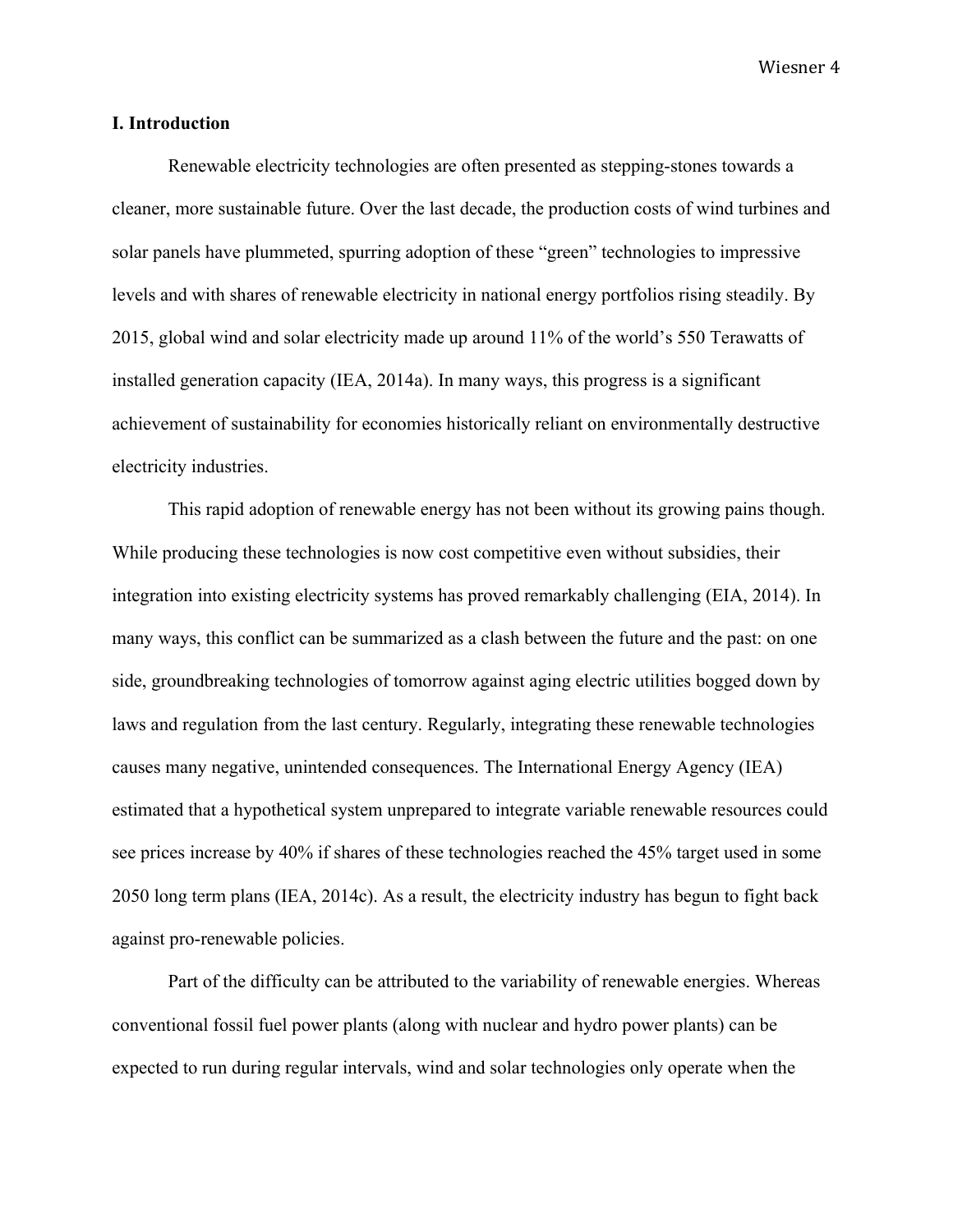weather cooperates. Even more revolutionizing though has been modularity of renewable energy and its potential for decentralization. Solar and wind generation can easily be scaled up or down, giving the technologies an unrivaled installation flexibility. The same solar panels can be used in a large 20 MW solar farm that closely resembles a coal or gas plant in its relationship to the electricity grid, or they can be installed in small capacities on residential rooftops. This characteristic has allowed small, private electricity consumers the ability to purchase their own electricity generational device at a reasonable cost, most commonly in the form of a solar photovoltaic rooftop system (rooftop PV). In essence, this means that private households can have their own mini-power plants.

These two characteristics combined have proved to be a technical nightmare for electric utilities, sometimes resulting in significant cost savings, other times causing enormous revenue losses. This can primarily be attributed to the antiquated operating practices of most electric utilities for both rate setting and dispatching. Consumers also acting as decentralized power generators – but only during certain time periods of cloudless sunny weather – were not included in the operating and financing models that were in large part developed in the 50s and 60s.

Unfortunately, the industry has been slow to change these dated practices, partially because of the significant regulatory barriers still in place, partially because alternative options are still being debated. For most of the world's utilities, recuperating electricity generation costs is still done through a two-part tariff: a fixed monthly, weekly, or daily charge and a variable per kWh charge that is a function of how much electricity is consumed. Given that the cost of generating electricity is itself highly variable one minute to the next, this is understandably not the most accurate method for recovering operating expenses. But without easily implemented alternatives, the two-part tariff remains the most common pricing model in the short term and is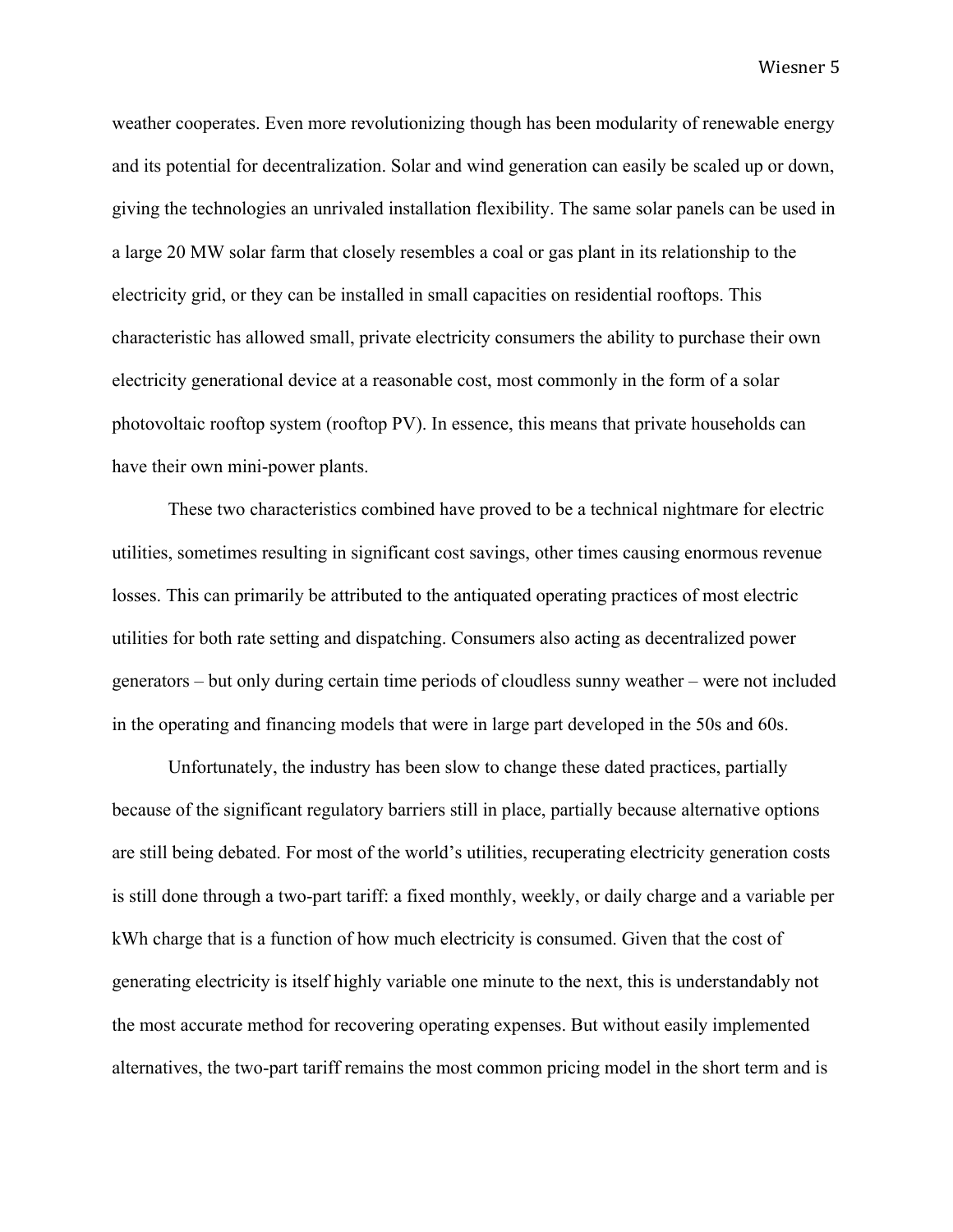the focus of this research. Tensions are exacerbated as government throughout the world, eager to combat the threat of global warming, are setting guidelines for renewable technology adoptions without too much consideration to additional costs incurred by electricity systems.

Much of the work done in recent years to make residential tariffs more suited to PV deployment has centered on creating new, more optimal "time of use" tariffs, which create different variable electricity charges for different times of the day. However, though these tariffs have proved much better at recouping utility operating costs while keeping rates low for consumers, they have primarily done so by creating closer links between rates and wholesale energy prices (Hledik, 2014). For most networks, these tariffs are not yet convenient since they require special "smart meters" for real-time pricing to be possible. For many state-regulated utilities, these new tariffs also require significant policy changes.

I am aiming to propose a tenable balance for utilities to recoup their costs while maintaining a more traditional two-part tariff. In this paper I first present a simple theoretical model where consumers decide whether to install solar panels based on cost considerations, while electric companies are tasked with setting rates to achieve a imposed level of solar adoption, presumably set by a utility commission. After outlying the theoretical model I then use real world data to choose key parameter values, such as the price elasticity of electricity demand and the discount factor, to illustrate the two part tariff scheme that is required to reach the electric company's solar adoption target. The values of some of these key parameters are then varied within reasonable bounds to see how the rate structure is affected.

This paper will include a Literature Review considering other works relating to the topic of electricity rate setting and residential PV deployment (II), a section detailing the Theoretical Framework behind the optimization model (III), a Specification of the model using real world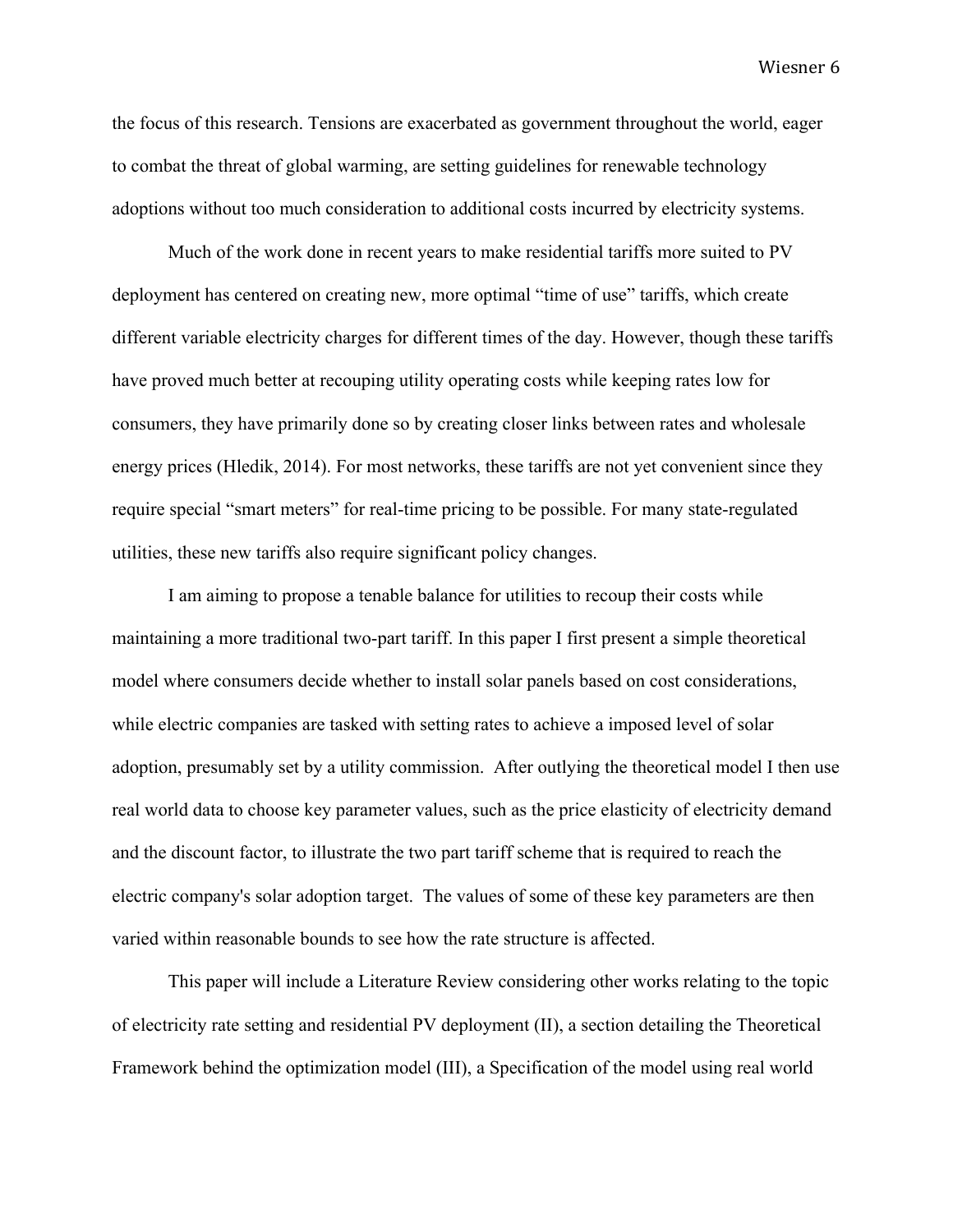data (IV), analyses of the model's Sensitivity to various variables (V), and a Conclusion discussing the general findings (VI).

### **II. Literature Review**

Both scholars and policy makers have traditionally considered questions surrounding electricity rate setting and renewable power integration separately. Rate setting procedures are designed to apply to broad ranges of consumers on the grid, not just the tiny percentage with installed solar panels. Studies looking at improving the practices and methodologies of electric utilities therefore try to consider system-wide impact price changes. Studies looking at the integration of solar panels into the electricity grid are also limited by the small size of the population and choose instead to take as a given the electricity rates. However, with adoption of decentralized solar generation technologies increasing in the last few years, researchers have finally started to bridge the gap between the two.

The problem of charging traditional electricity rates to non-traditional consumers (i.e. consumers with solar generation installed) has become increasingly apparent in recent years, as both electricity prices and solar panel installations have increased. In studying the interconnection of these events in California markets, Cai, Adlakha, Low, Martini, and Chandy (2013) identified a feedback cycle between rising electricity costs and profitability of solar systems. As electricity rates increase, the consumption offset by self-generated solar production increasingly lowers the electricity bill. The feedback process happens because the utility must continue to maintain and expand the distribution and transmission networks for solar consumers since, due to the variability of solar energy, panel owners still require access to the grid. However, since these consumers are paying less to the utility, it must increase its electricity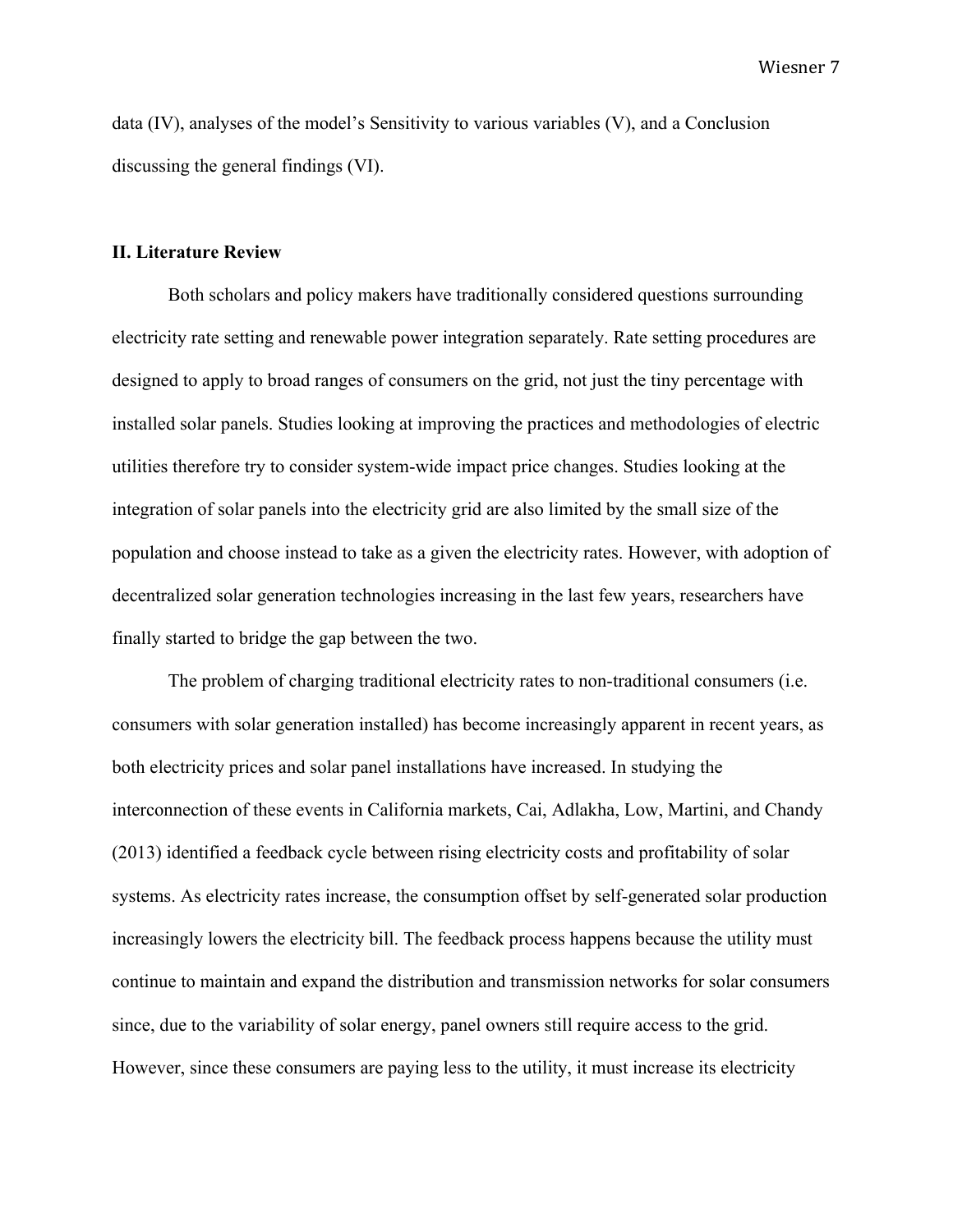prices to make up for revenue shortfalls. This further increases the value of solar panels and leads to even greater market adoption.

In California for example, electricity rates are structured in such a way that the fixed network costs (considered demand costs) incurred by the utilities are hidden from consumers and entirely lumped into the per-kWh-consumed variable monthly tariff component. While this has the effect of encouraging energy conservation, it makes it more difficult for utilities to recoup their fixed operating costs in the event of sudden consumption decrease, as is the case for solar consumers. However, making these demand-related fixed costs of system operation more explicit on consumer bills and charging them as fixed monthly rates has the downside of decreasing the value of solar panels. Researchers at the National Renewable Energy Laboratory found that electricity tariffs that include explicit demand charges (i.e. fixed charges) have a significant adverse effect on the economic performance of photovoltaic (PV) systems compared to entirely variable tariffs, which increase the value of solar panels by 13%" (Ong, Campbell, & Clark, 2012; Ong, Denholm, & Doris, 2010). Glassmire, Komor, and Lilienthal (2012) confirm a similar conclusion when looking at the consumption of a large university. They obverse that, due to the variability of production, even a large solar panel installation is not able to consistently lower the load demand of the university to significantly decrease its demand-related bills.

Understanding these problems however requires a more general understanding of how demand charges are set for consumers. In a historical study of electricity pricing strategies, John Neufeld (1987) notes that, ironically, demand charges were developed between 1906 and 1915 as "an instrument of price discrimination designed to reduce the price of electricity for those for whom the self-generation of electricity in isolated plants was an alternative to the purchase of electricity from electric utilities." The practice beat out more cost-effective peak-load and cost of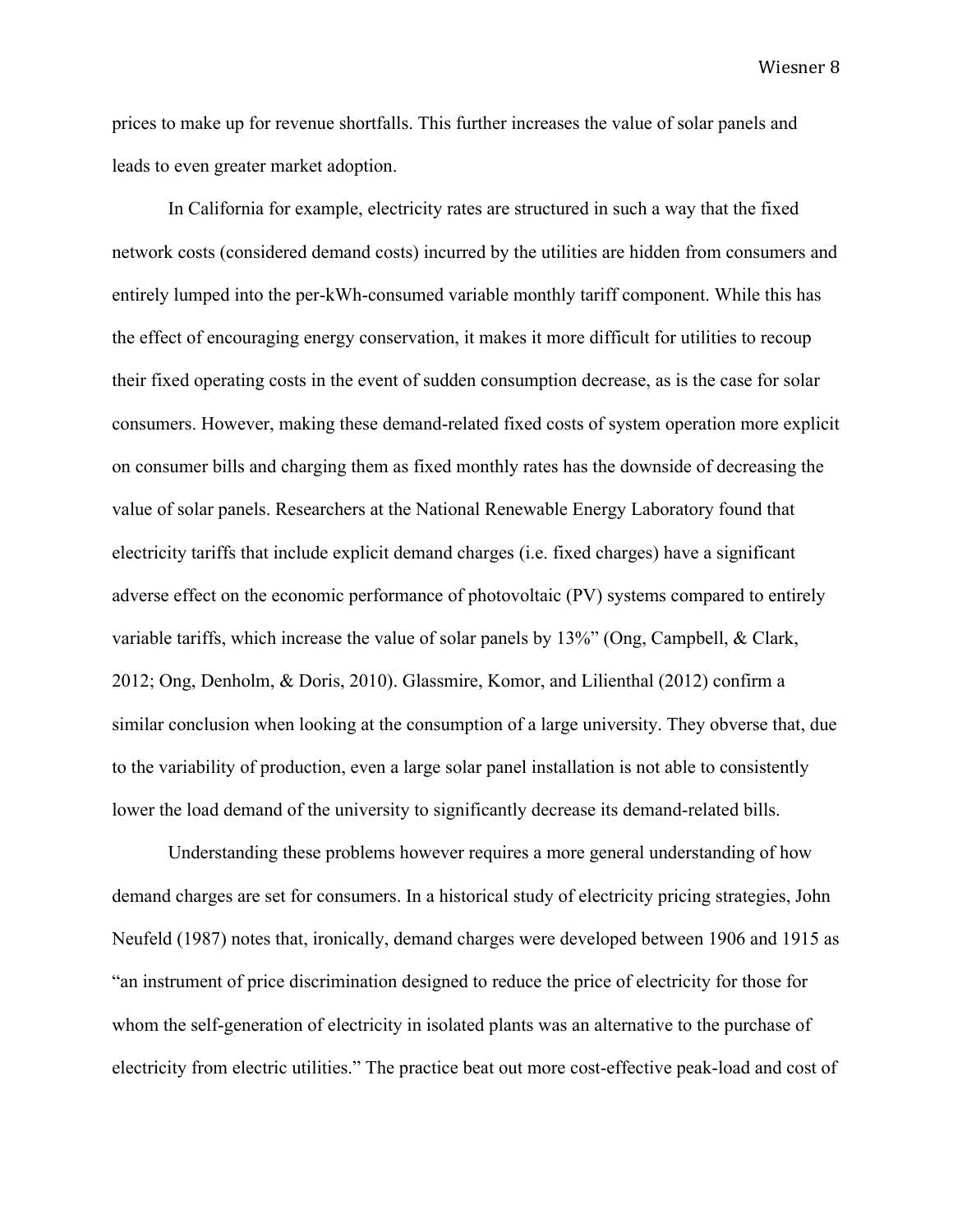service pricing methods and has remained the norm until only recently. Oren, Smith, and Wilson (1985) explicitly model this practice and conclude that in its most basic application, a demand charge is a profit maximizing tool for a monopolist seller. As they point out though, their study does not take into account a consumer's ability to respond to monopolistic prices by shifting consumption to another time or simply decreasing consumption (Oren et al., 1985, p. 563).

With the introduction of solar panels and their decentralized, variable production, traditional methods of apportioning demand charges have begun to show their age. Utilities have gradually introduced new tariff formats to try to respond more effectively to these shifts in demand patterns, yet even in new rate structures they cling to the archaic demand-charge apportionment practices. Taylor and Schwarz (1990) show how even under time of use pricing rates<sup>1</sup>, demand charges included in variable per kWh peak-price components have unexpected consequences on consumer behavior. Their analysis of electricity prices for Duke Energy consumers showed that demand charges rolled into the daily peak prices didn't have the intended effect of reducing a consumer's maximum demand but rather of shifting that maximum demand to another time. The resulting implications of this being that demand charges for solar consumers will most likely compound with solar consumption to have unintended shifts in consumption patterns. Given that the interaction of demand charges and PV consumption have unpredictable effects, this paper will instead look to simply optimizing the split of the demand charge into a variable rate and a fixed rate that are the same for both solar and non-solar consumers.

Having the demand charge be a standalone fixed component of the tariff has been proposed to deal with the issue and is not a novel idea, since it is already commonplace to do so for commercial and industrial consumers. However, implementing it for residential consumers

<sup>&</sup>lt;sup>1</sup> Rates with charges that vary based on the time of day associated with the cost of generation at that time. They take various forms depending on the utility's intended economic reaction.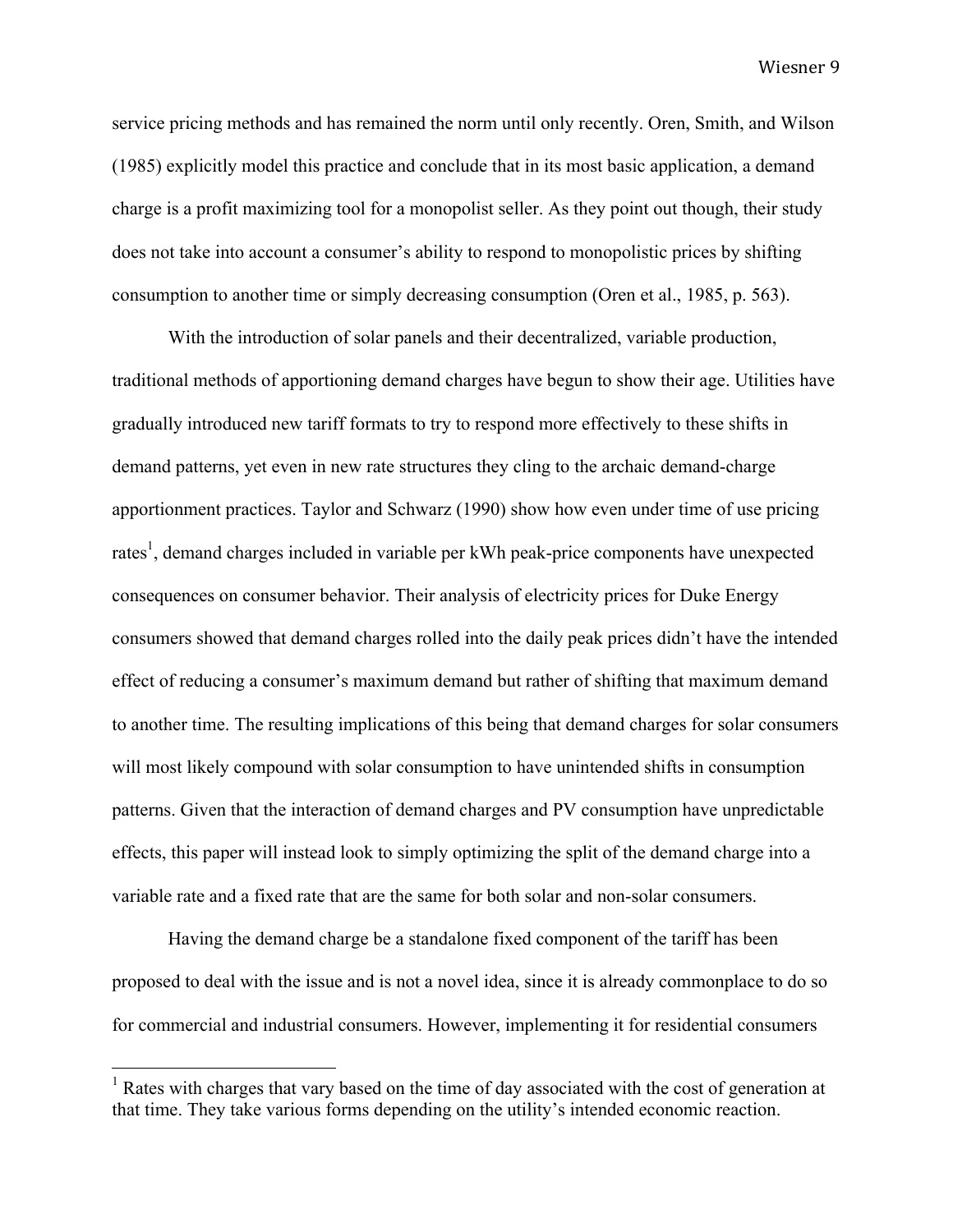could provide an interesting alternative to the current model being employed. Studies have shown how demand charges can increase consumer response to peak pricing by consciously lowering consumption variability (Stokke, Doorman, & Ericson, 2010). In addition, as Hledik (2014) points out, inserting a demand charge to utility bills can avoid intra-consumer class subsidies and benefit lower income households. This could potentially resolve problems of regressive subsidization of solar panels by lower income consumers for higher income ones. However, these studies acknowledge that demand charges could have adverse effect on the profitability of solar panels, as mentioned earlier.

The aim of this study is to find a way to ensure that the utility recovers its full demand cost while continuing to encourage solar growth to a target level. Practices for allocating demand charges are old and not adapted to increasingly deregulated markets with decentralized consumers, but they are difficult to change due to the momentum of decades of legislation and business practices. Given that no ideal alternative to two-part tariffs has yet been feasibly implemented, the hope is to find a short to medium term balance to allow utilities to cover their costs through a two-part tariff that does not hamper solar adoption.

### **III. Theoretical Framework**

Rate setting is often characterized as an art, rather than a science, since designs must invariably offer a tradeoff between ensuring that the utility meets its cost of operation and keeping electricity prices fair and affordable for consumers. The significant variability in operating costs and primary energy prices, along with unpredictable demand, can make it difficult to determine a tariff efficient for all parties. Further complicating the process are the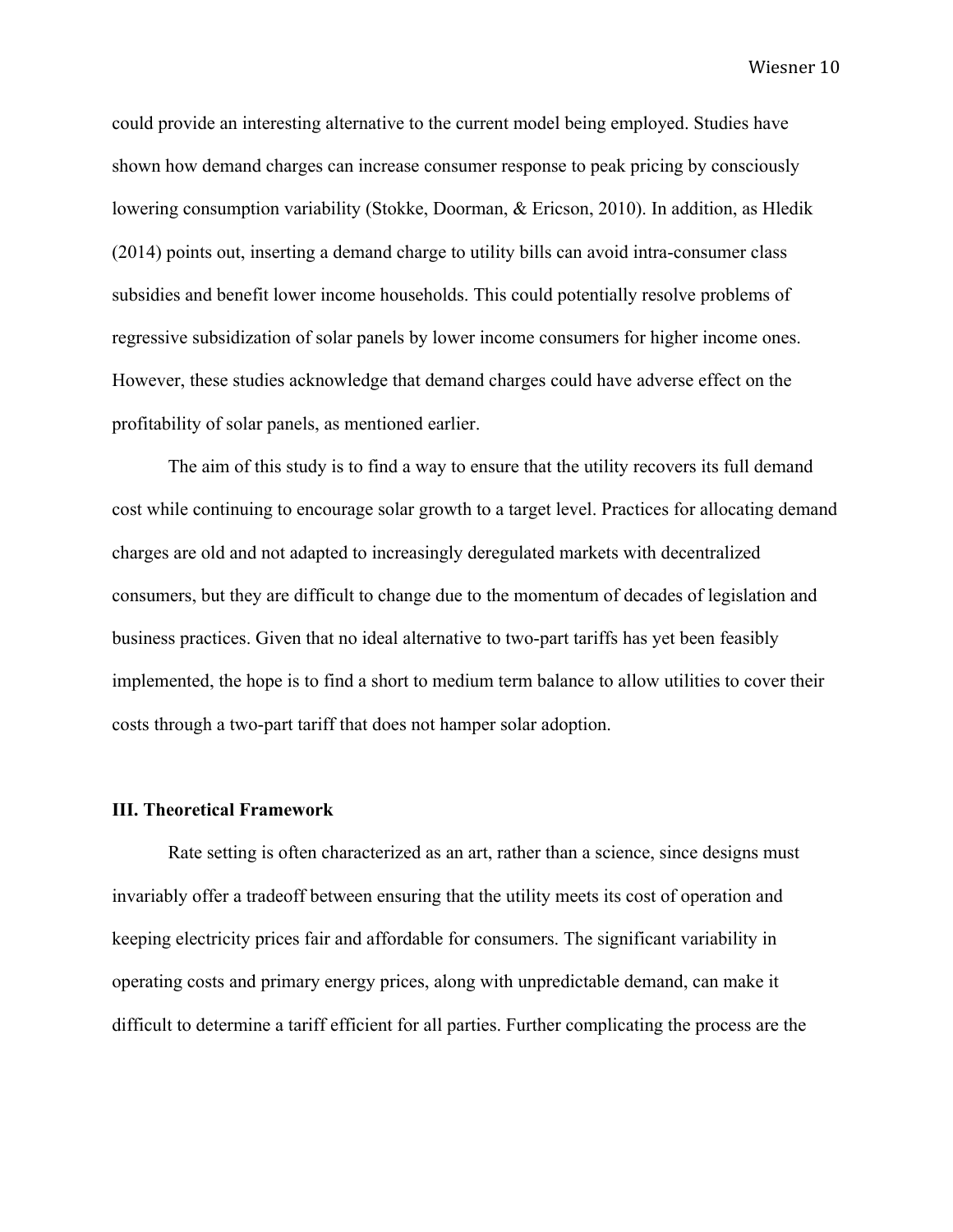significant levels of administrative and historical ingrained habits that make experimenting with new rate designs difficult.

#### Rate Structuring

In a simple two-part tariff, the utility first determines its cost of operation over a given time frame (usually a year or two) times a determined rate of return. This is the revenue requirement (RR) it needs to meet. The RR can be broken down into three primary cost types: energy (variable per kWh consumed), service and O&M costs (fixed), and demand (per kW). Once the variable, fixed, and demand costs are determined for each customer or customer class, they are crafted into the electricity tariffs that will be used to recover the utility's operating costs. Traditionally, vertically integrated utilities offer two-part tariffs, which include a fixed weekly or monthly charge and a variable per kWh consumed charge. The fixed portion paid by the consumer can roughly be equated to the fixed costs associated with connecting that consumer to the grid and the variable portion is the energy charge.

The demand charge can be split between the variable and fixed portion in a number of different ways according to the intended goal of the utility and regulator, providing some leeway in setting electricity prices. This is where the "artistic" component of rate setting primarily comes into play. Putting the entirety of the demand charge into the fixed cost component can ensure that the utility recoups its entire cost of operation, but it can also increase a price signal to the consumer that each marginal unit of electricity consumed is cheaper. This would then encourage customers to over-consume. On the other hand, putting the entirety of demand costs into the variable component encourages consumers to lower their demand and relieve stress on the grid. If consumption is decreased too much however, this might mean that there is not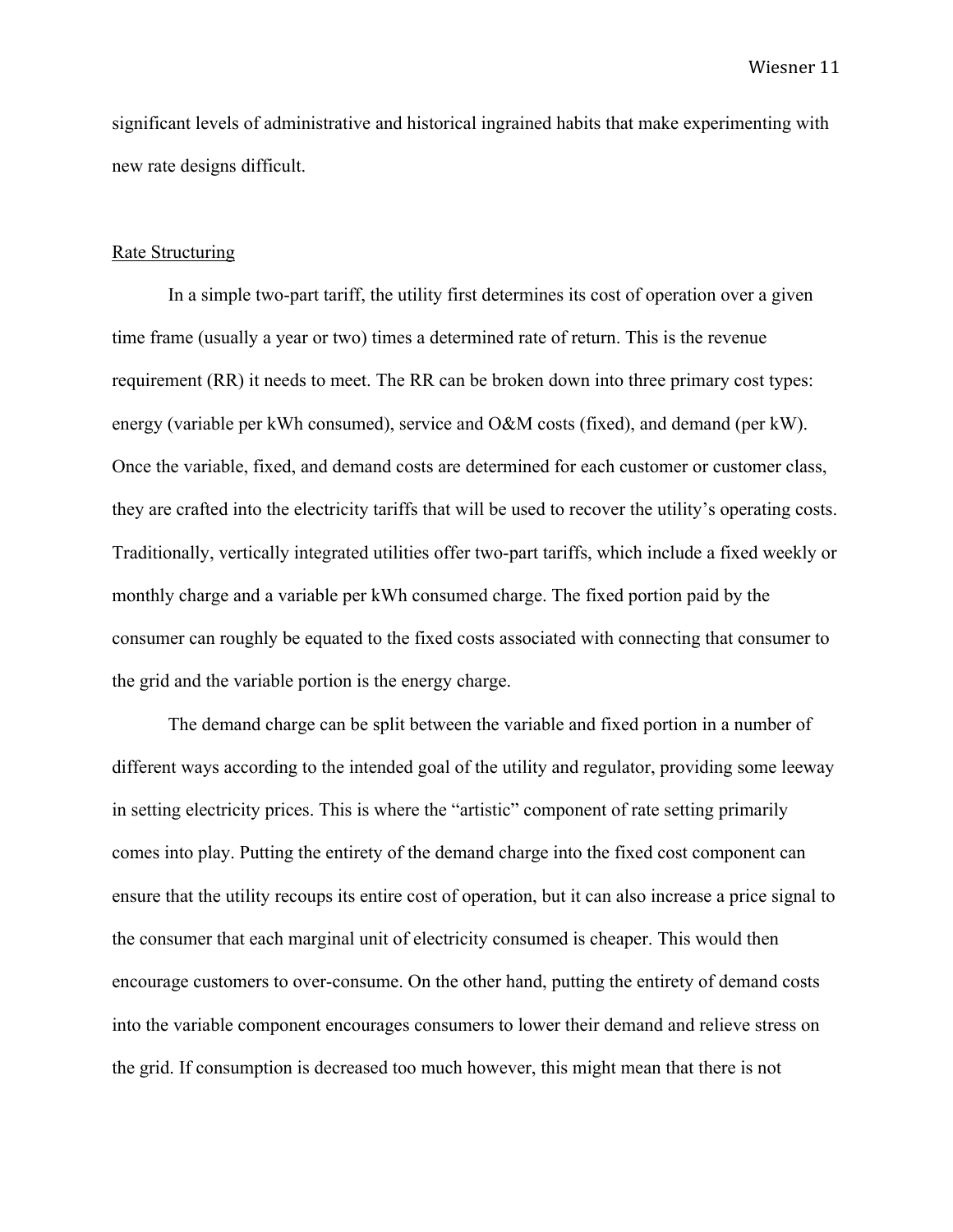enough revenue generated for the utility to recover its operating costs. This creates a tradeoff between high marginal prices that send signals to decrease consumption and high fixed costs that ensure the utility recovers its expenses.

If the utility is at the same time trying to encourage a mandated percentage of its consumers to install PV systems, it must then also factor into the equation how the variable electricity rate impacts the profitability – and therefore desirability – of the solar system. A consumer will only invest in solar PV if the lifetime total value saved from consuming electricity produced by the panel rather than bought from the utility is equal to or greater than the price of installing it. If the variable rate is too high, more people than anticipated will install solar PV. If it is too low, too few will choose to invest in the technology. If the utility is mandated to have a given quantity of its consumers using solar panels, it must find the optimal variable rate that will achieve that goal while still recovering its production costs.

### Model Specification

My model will solve for an optimal distribution of operating costs into a variable per kWh charge (*r* ) and a fixed charge ( *f* ) in order to encourage a target share of consumers to install solar panels (*s*ˆ). To simplify the model, the utility's production costs (variable, fixed, and demand) are all lumped together so as to use the Department of Energy's national average cost of producing one kWh of electricity. This means that there is no range boundary for the variable and fixed values since the demand cost is not itemized. I am therefore solving for an optimal two-part tariff rather than an optimal allocation of the demand charge.

To model a population of consumers with preferences for different levels of electricity consumption, we assume that households are uniformly distributed over  $a \sim unit(1,2)$ .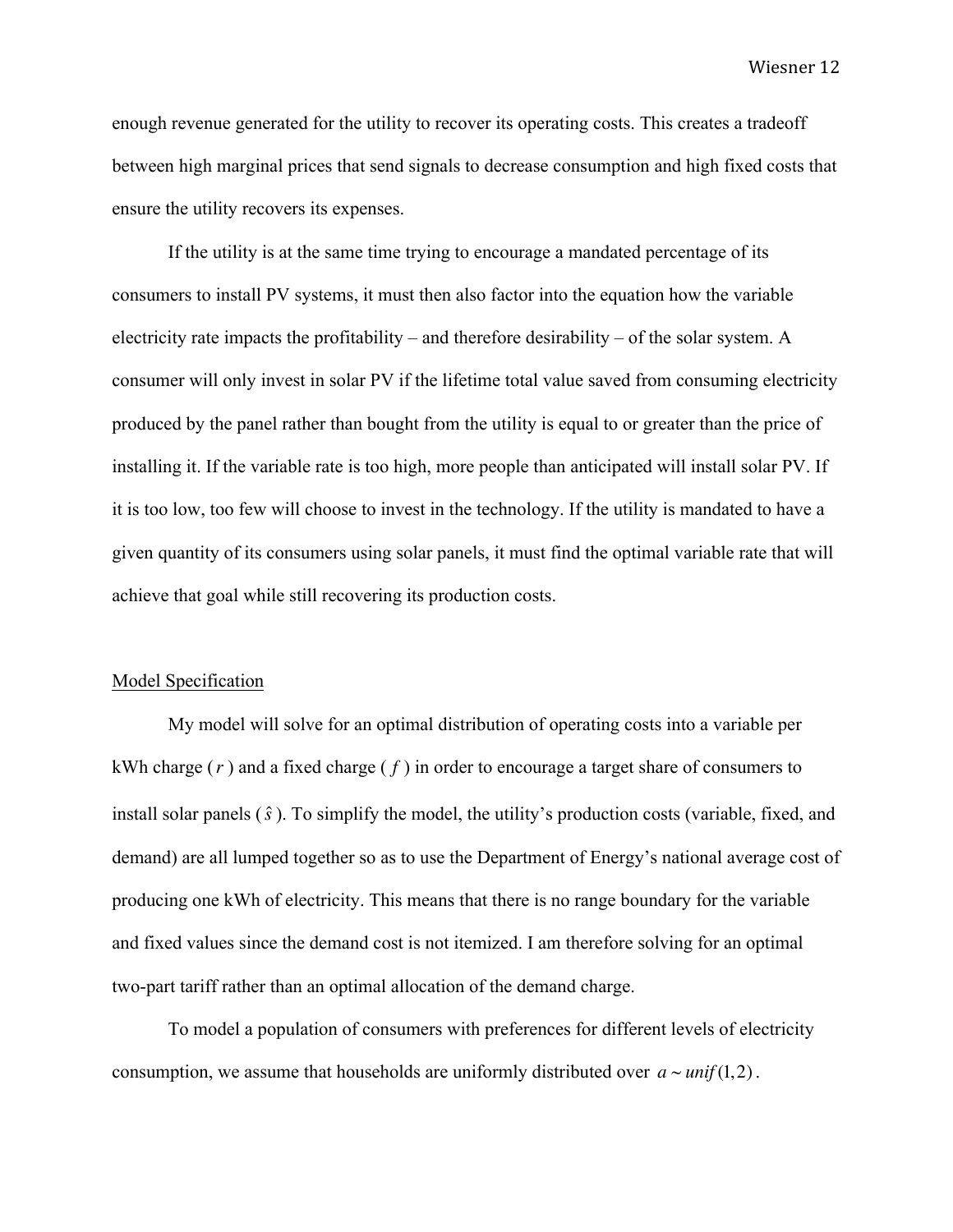Consumers with the lowest demand for electricity will have a value  $a = 1$  while those with the highest demand will have  $a = 2$ . We also assume that all consumers are linked to the grid and therefore pay the fixed cost every billing cycle, regardless of electricity consumption.

Demand is modeled as having a constant elasticity, in accordance with Department of Energy findings (Berstein & Griffin, 2006):

$$
D_a(r) = \beta a r^{\varepsilon} \tag{1}
$$

Where *a* is the consumer preference, *r* is the variable rate,  $\varepsilon$  is the elasticity, and  $\beta$  is a coefficient that scales the range of demand to the average American annual kWh of electricity consumption at today's prices.

Because of limitations with the model, it was impossible to explicitly model electricity produced by the solar PV system. Instead, I assumed that installing a PV system only offset a percentage  $(\lambda)$  of normal electricity demand. This in effect means that the model represents an electricity market in which there is no remuneration for solar electricity not immediately consumed by the consumer, which is not very realistic for the US since utilities generally do have such solar buy-back programs.  $\lambda$  is therefore the percentage of total electricity consumption that comes from electricity produced by the PV system. Demand for consumers with solar panels installed is:

$$
\hat{D}_a(r) = (1 - \lambda)D_a(r) \tag{2}
$$

The cost of investing in a solar panel system is a function of the number of panels installed and the cost per panel. Panels are rated by kilowatt (kW) of capacity, usually sized at 1 kW.<sup>2</sup> Costs for solar panels are given as  $\frac{K}{W}$ , so the total investment cost is a fixed sum and I

 

<sup>&</sup>lt;sup>2</sup> To obtain the annual quantity of electricity in kWh produced by a PV system, you multiply its kW size by the hours of sunlight in a year, usually around 1000 hours out of 8760.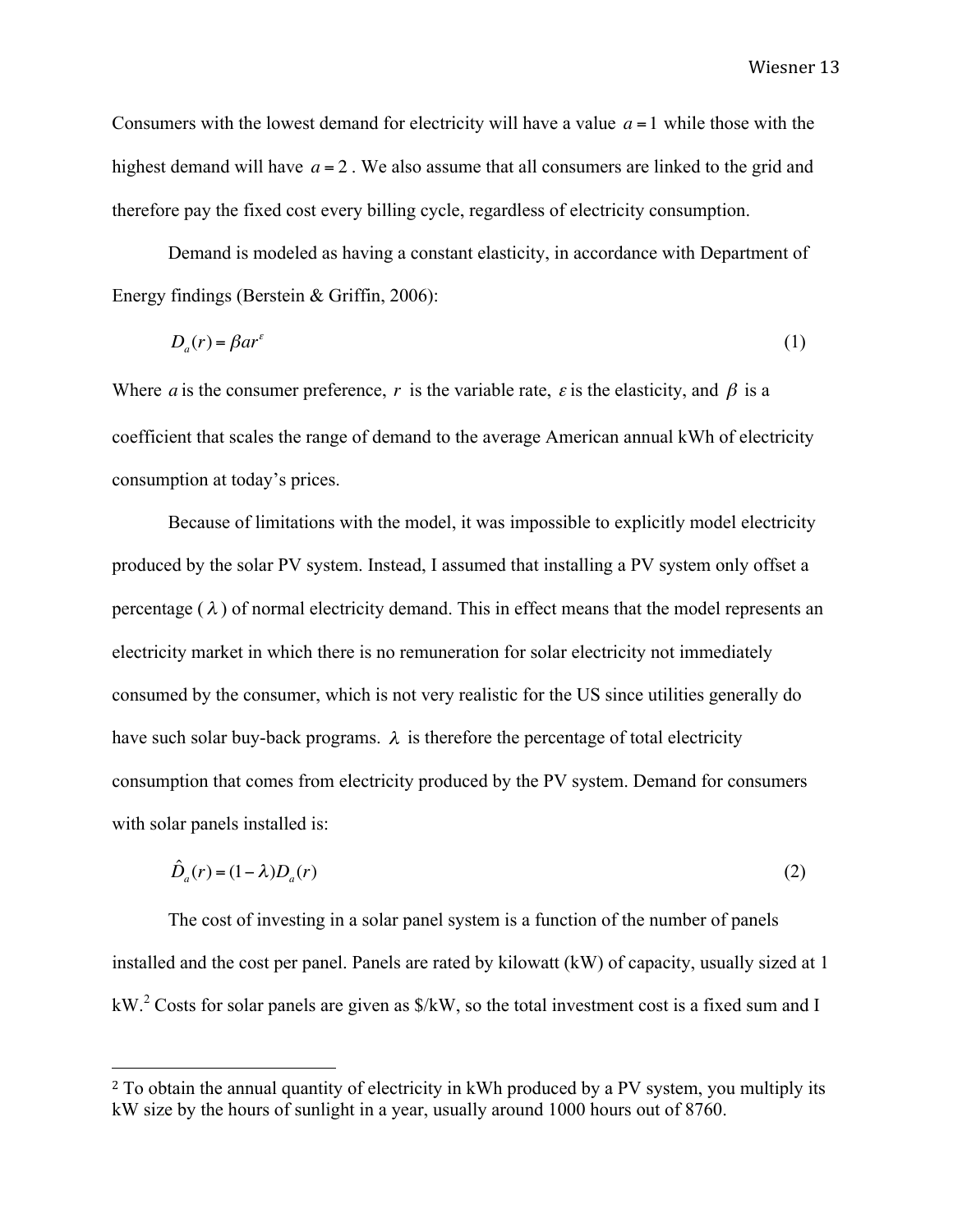assume labor costs for installing the solar panels to be included in that variable. Note that investment is exogenous to the model and that consumers are deciding whether to install solar rather than how much solar to install.

$$
Investment = panels \cdot cost \tag{3}
$$

The lifetime (and payback period) for a solar panel is generally 20 years. Consumers will choose to install solar PV if the cost of installation is less than the savings obtained from consuming at the reduced demand over the system lifetime. This is represented by the following inequality of total electricity costs over 20 years, using a discount factor  $(\delta)$  at interest rate  $(i)$ :

$$
\sum_{1}^{20} \delta^{20} [D_a(r) \cdot r + f] \ge \sum_{1}^{20} \delta^{20} [\hat{D}_a(r) \cdot r + f] + Investment \tag{4}
$$

Solving the above for  $a^*$  gives the function of  $r$  at which consumers decide to invest in a solar PV array. It is a downward sloping function that indicates that, as *r* increases, more and more consumers will find it profitable to invest in solar panels. Since  $a \sim \text{unif}(1,2)$ , the target share of consumers the utility needs to encourage to adopt solar panels *s* is a fraction of that area, with  $[1, a^*]$  being the subset of consumers that don't invest and  $[a^*, 2]$  being the set *s* that does. The set of all consumers can be rewritten as:

$$
a^* + s = 2 \tag{5}
$$

After setting *s*, we can solve for an optimal  $r^*$  from the function  $a^* = 2 - s$ . This is the variable rate the utility needs to set to encourage enough consumers to switch over to the more profitable use of solar panels. Note that this optimal *r* \* does not depend on the utility's generation costs but is rather solely a result of trying to encourage a set percentage of solar PV installation. The utility still needs to set the fixed charge to finish recovering its operating costs.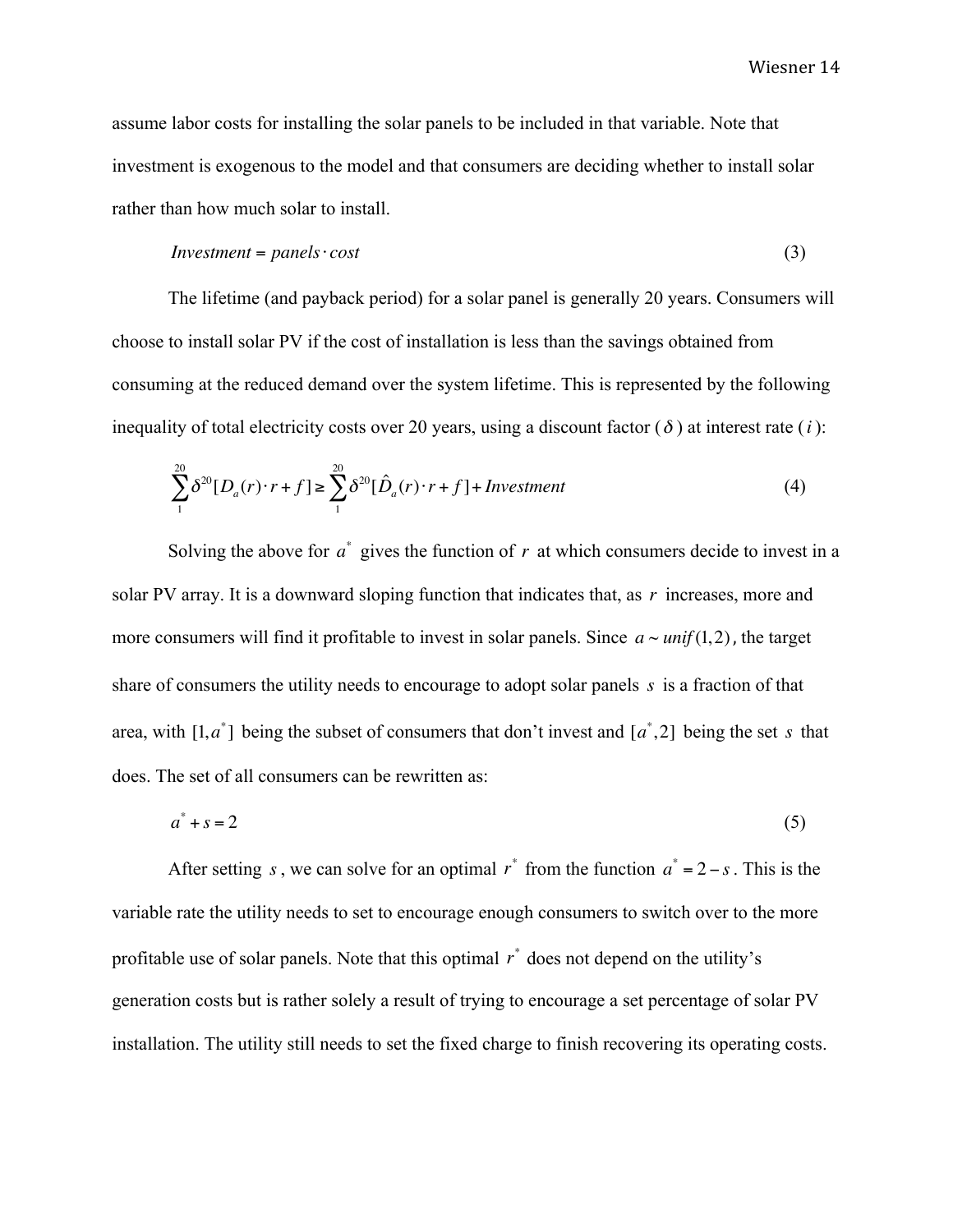This is done first by finding out how much total electricity in kWh is consumed at that optimal *r* \* . The total electricity consumed in a year is the sum of all the electricity consumed by consumers without solar panels and with solar panels at that variable rate:

$$
totalD = \int_{1}^{a^*} D_a(r^*) \, da + \int_{a^*}^{2} \hat{D}_a(r^*) \, da \tag{6}
$$

To find the total cost of operation, I multiply this total demand for electricity by the average costs of producing one kWh of electricity for US utilities. This number is calculated by dividing the total costs of operation of electric utilities over the total amount of electricity consumed. This product is the revenue requirement ( *RR* ) of the utility.

$$
RR = \text{product} \cdot \text{total}D \tag{7}
$$

To find the fixed charge the utility needs to charge to consumers to meet this requirement, we calculate the total income from the variable rate  $r^*$  and solve for  $f$ :

$$
RR = \int_{1}^{a^*} [D_a(r^*) \cdot r^* + f] da + \int_{a^*}^{2} [\hat{D}_a(r^*) \cdot r^* + f] da
$$
 (8)

The resulting *r* and *f* give us the optimal two-part tariff that ensures this hypothetical US electric utility is able to recover its operating costs while still encouraging a target level of solar PV adoption.

## **IV. Model Specification and Baseline**

Before testing for the sensitivity of the model, some of the above parameters can be set using real world data. These will set the basic real world constraint of the model and will primarily be drawn from data looking at averages for the US. The most important parameters to specify are demand price elasticity of electricity ( $\varepsilon$ ), the scaling coefficient ( $\beta$ ), the percentage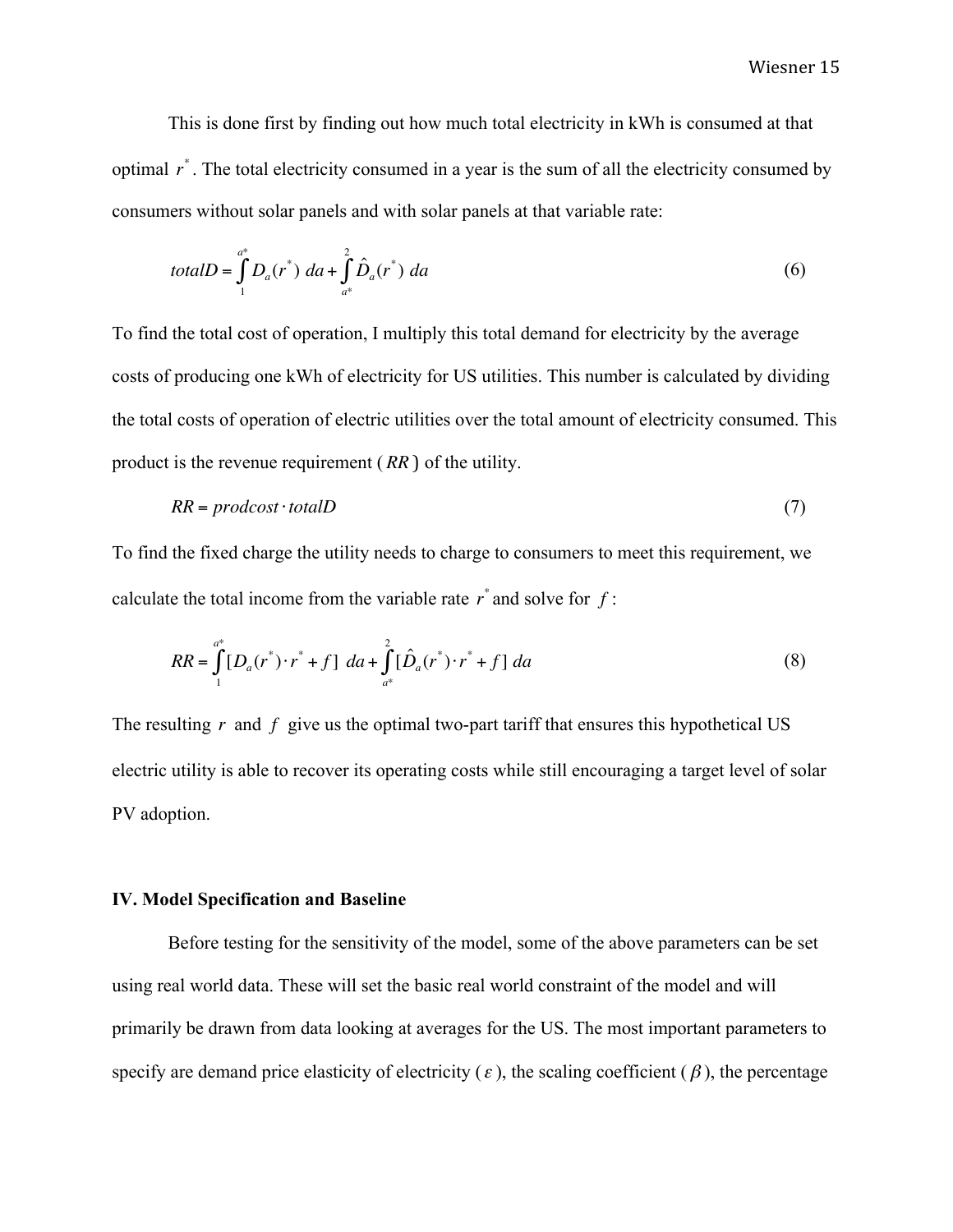of grid electricity demand offset by PV ( $\lambda$ ), and the discount rate ( $\delta$ ). The price of solar panels ( *cost* ), the size of the installed solar panel array ( *panel* ), the target level of PV adoption (*s* ), and the utility's price of generating electricity ( *prodcost* ) are all variables that will be tested in a sensitivity analysis.

First, the demand curve is derived using the electricity demand-price elasticity of residential consumers found by the National Renewable Energy Lab in a report to the Department of Energy about the elasticity of energy demand in the US. The report found that the long-run elasticity for residential electricity consumption in the continental US was  $\varepsilon = -0.32$ (Berstein  $\&$  Griffin, 2006). The report specified that, since the elasticity of electricity had begun to be measured in the 1980s, this value has not changed much. This value also indicates a relatively inelastic demand.

The scaling coefficient  $\beta$  is set using the average electricity consumption for an American household in 2014 and the average variable rate of a kWh of electricity charged to residential consumers. The Energy Information Administration reports that average annual consumption for the country was 10,908 kWh, and the average rate was \$0.1212/kWh (EIA, 2013). Solving the demand function for  $\beta$  at  $a = 1.5$  (the average consumer) and  $r = .1212$  gives the value 3701.47. This gives the following demand curves, illustrated in Figure 1:

$$
D_a(r) = \frac{(3701.57a)}{r^{0.32}}
$$
\n(9)

# **Figure 1. Demand curves for low, average and high Consumers**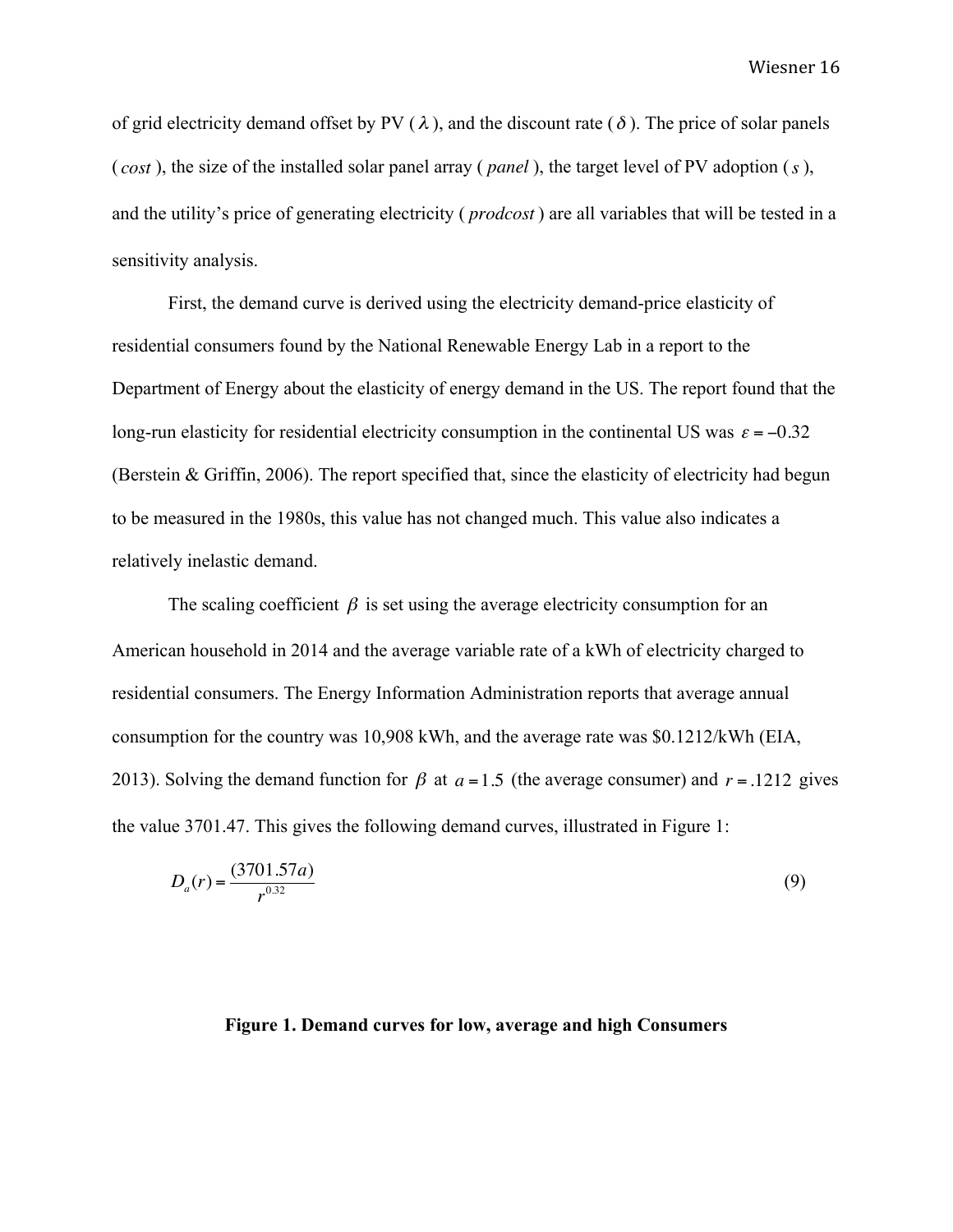

The cost of PV systems has been declining at an incredible rate over the last decade. The 2013 price of a typical PV system in the US was \$4.9/Watt, or \$4900/kW. This is on the higher end of international prices though: in China, the same system costs \$1.5/W, while in Germany, it costs \$2.4/W (IEA, 2014e). A common size of system installation is between 1kW and 5kW. The energy company EDF found in a survey of electricity consumers that a 3kW system installed on the rooftop of a house that consumed around 10,000kWh of electricity each year could supply the house with about 30% of its power. I therefore set the baseline number of panels installed at 3kW and the percentage offset ( $\lambda$ ) at 30%.<sup>3</sup>

Inputting these values into the demand equations (1) and (2) and calculating the investment to be a one time sum of  $$14700 = 3kW \cdot $4900 / kW$  allows us to solve the inequality (4) for *a* . I use a real interest rate of 3% to discount the electricity rates paid to the utility over the 20-year lifetime of the PV system:

$$
a^* = \frac{0.8898}{r^{0.68}}
$$
 (10)

 

<sup>&</sup>lt;sup>3</sup> This is not a very realistic approach to modeling self-consumption of solar PV electricity, but because of time constraints, I was unable to get the investment function and the offset variable to change dynamically with the consumer's electricity demand.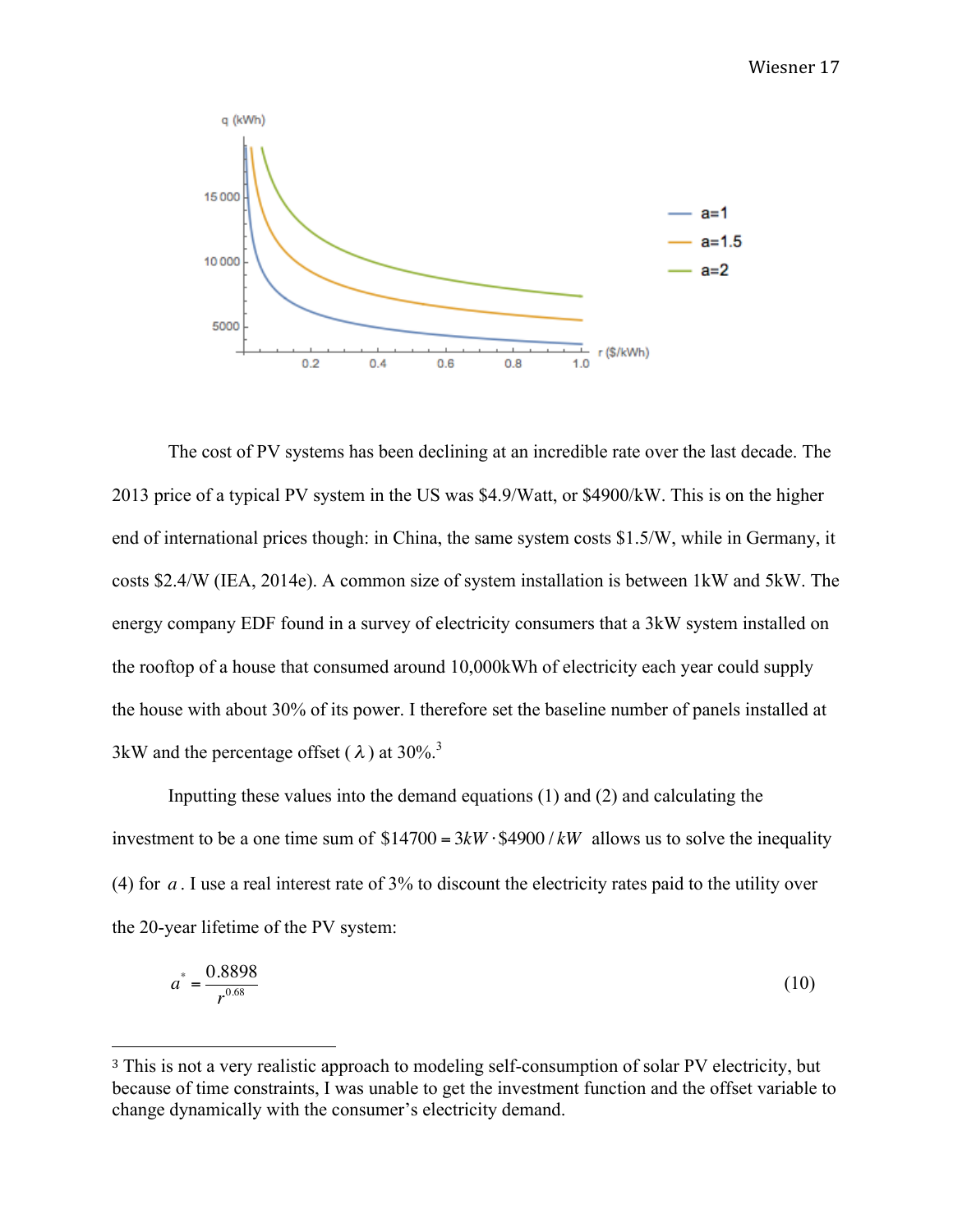This function is illustrated in Figure 2. Consumers above the curve choose to invest in solar PV. As the value of r increases, an increasingly larger share of the consumers decide to install a system. With these parameters set, the minimum  $r$  needed to encourage adoption is \$0.304/kWh while everybody invests at  $r \geq$ \$0.842/kWh.



**Figure 2. Inequality function for consumer adoption of PV**

We can also flip the equation around and look at how each consumer decides to invest by comparing the 20-year payments to the utility with or without a solar system installed. Figure 3 shows the cost curves for consumers with consumption levels at  $a = 1.25$  and  $a = 1.75$ . In both cases, the cost curve with solar panels installed crosses the cost curve without. Those values of *r* where the lines intersect are used to create Figure 2.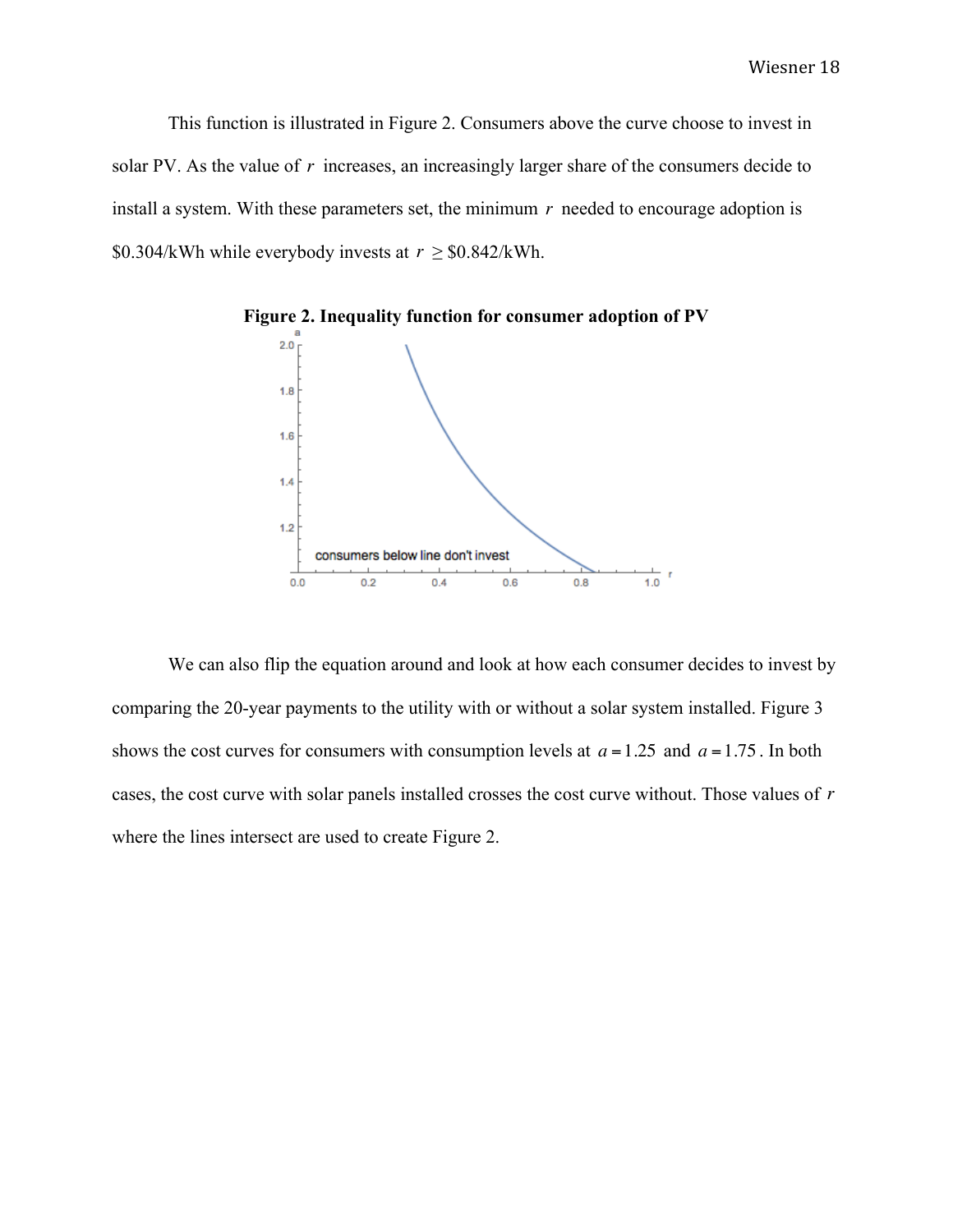

**Figure 3. 20-year cost of electricity with and without solar PV**

The next step is finding the optimal  $r^*$  at which a set percentage of the system consumers will invest in PV. Currently, California leads the country in terms of installed systems, with about 250,000 of its 6.5 million households (about 3.8%) having a PV system ("California Solar Statistics," 2015). Since this model is looking at a hypothetical system based on average American electric systems, I use this as the target value for  $\hat{s}$ , suggesting that the rest of the country catch up to the Golden State. Plugging this value into equation (5) and solving for *r* gives the optimal  $r^*$  of \$0.313/kWh. For comparison, California's current average electricity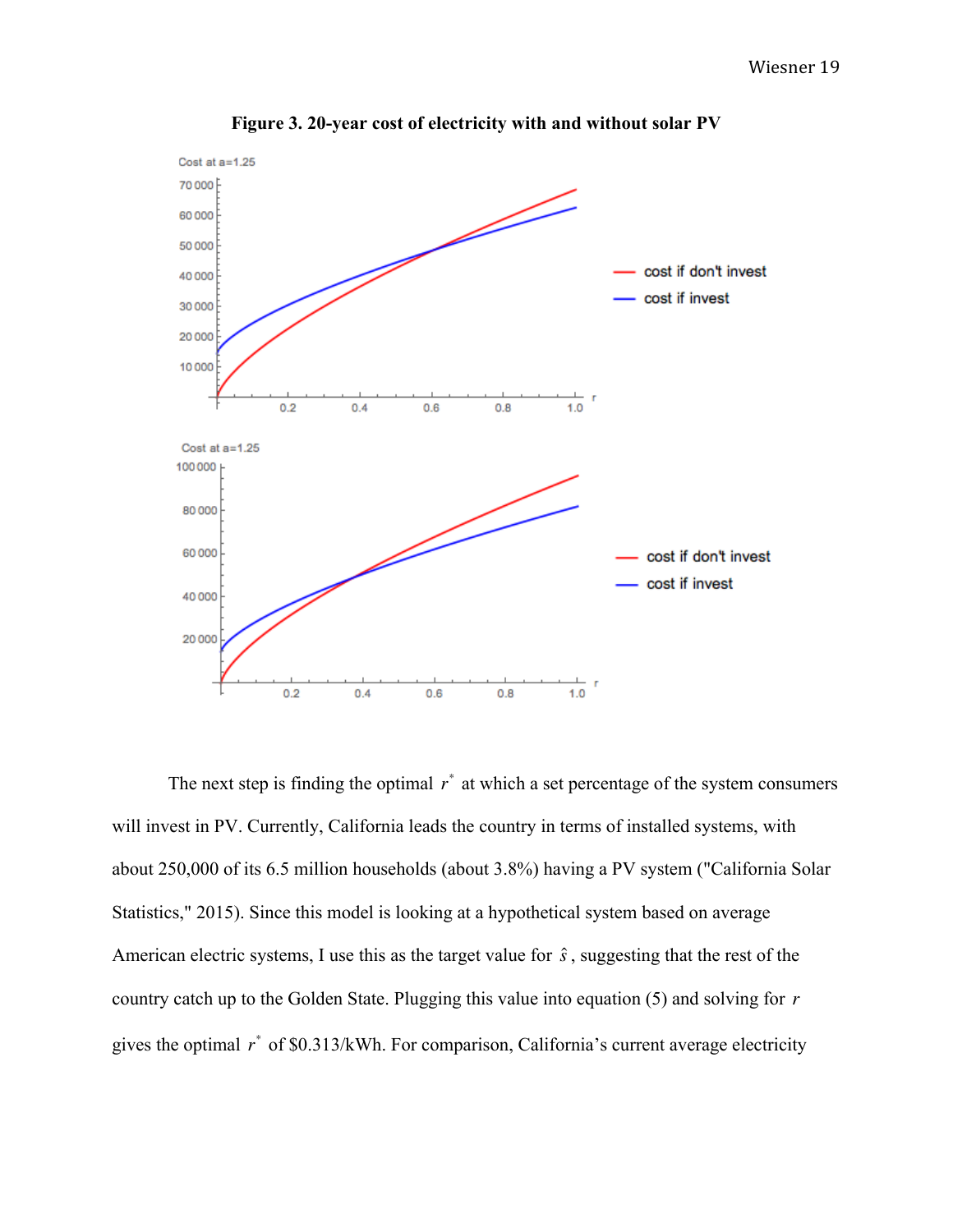price is \$0.162/kWh, though a rate twice as large still makes senses since this model does not account for remuneration schemes, which California does have.

At that high of an  $r^*$ , most consumers have significantly lowered their electricity consumption. Still, the utility must recover its cost of generating. We find the total consumption of the system by plugging into equation (6). Average cost of production from equation (7) is set at \$0.10/kWh, the average price of generation in the US given its mix of power plants (EIA, 2014). Multiplying that value by the total electric demand gives the utility's revenue requirement. Integrating equation (8) gives us the total revenue obtained from consumers paying the variable rate for each kWh of electricity consumed. The revenue requirement minus the revenue from the variable rate is what the utility much charge to recover its cost.

Interestingly, what happens in this model is that the utility needs to charge a fixed price of \$-140.56/month. This means that the utility is forced to pay consumers a fixed amount each month if it does not want to exceed its revenue requirement. I discuss this negative result in more detail in the conclusion section. The following sensitivity analysis will look demonstrate how a number of the parameters above impact this fixed charge.

# **V. Sensitivity Analysis**

This analysis will modify the cost of solar panels ( *cost* ), the utility's generating costs ( *prodcost* ), and the target share of adoption (*s* ). The baseline model relies heavily on average statistics of the US market. In a lot of ways, these are not entirely representative of the conditions utilities and consumers face when making decisions to set rates and install solar PV systems.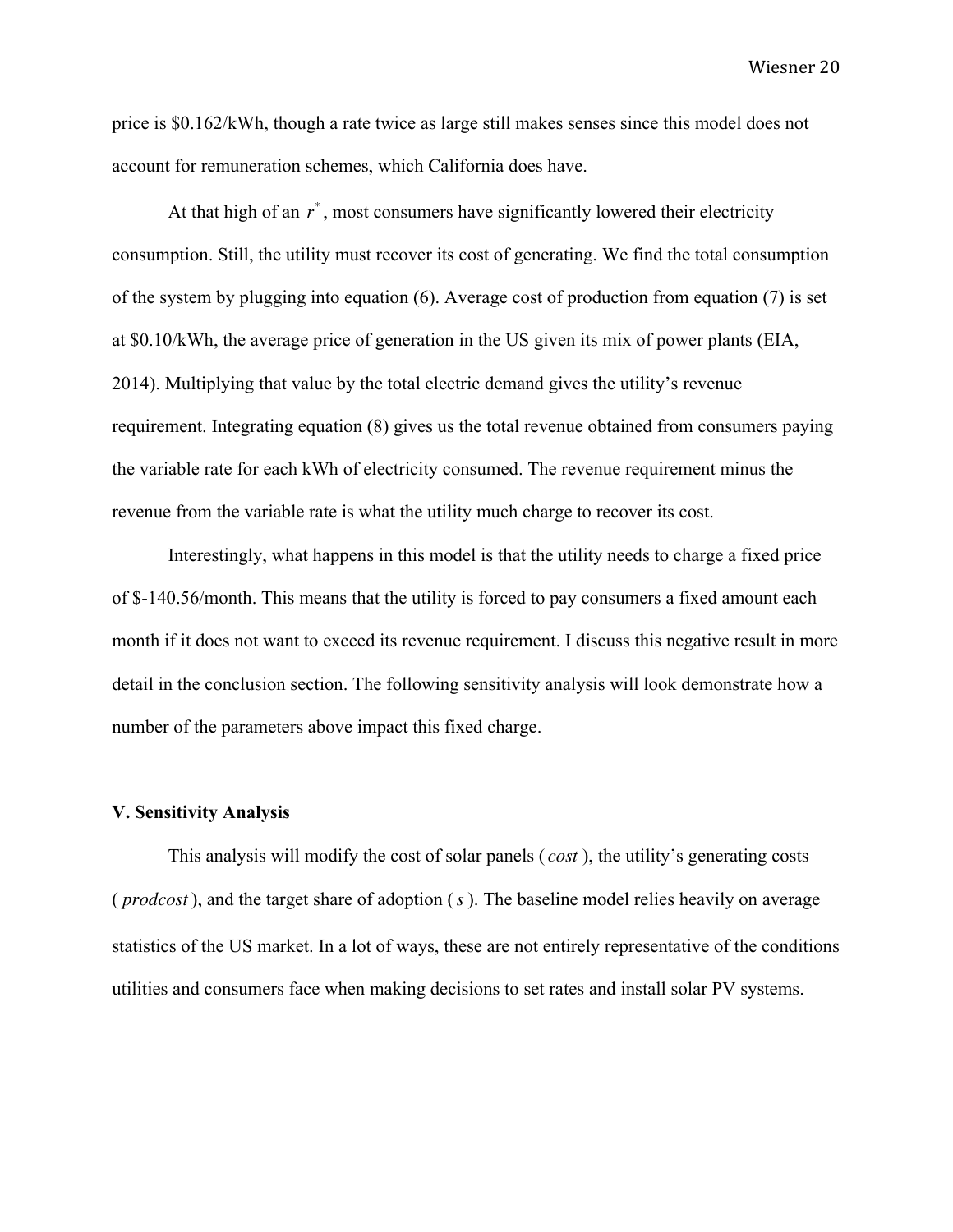Consumers might choose to install larger or smaller systems,<sup>4</sup> the cost per kW can vary, the interest rate might vary, or the utility's cost of generating electricity might increase. Most of those are interconnected however and will produce similar effects based on how they relate to each other. Below are the results of running the model with ranges for the selected independent variables.

### System Costs

As mentioned earlier, prices for solar panels have generally gone down significantly over the last decade. They also range quite a bit from country to country, with lows of \$1.5/W, or \$1500/kW in China. Since the cost of investing in solar is the consumer's biggest deciding factor in whether or not to install a system, lower costs should therefore result in adoption at lower *r* values. Figure 4 shows the investment threshold curves for 3kW systems priced at \$1500/kW, \$3500/kW, and \$5500/kW. Figure 5 shows the investment decisions for the same two  $a = 1.25$ and  $a = 1.75$  of the baseline.





<sup>&</sup>lt;sup>4</sup> I keep the 30% offset electricity constant for practical purposes. The model behaves strangely otherwise. Changing the panel size therefore represents consumers installing systems large enough to allow them to reach that level of solar consumption.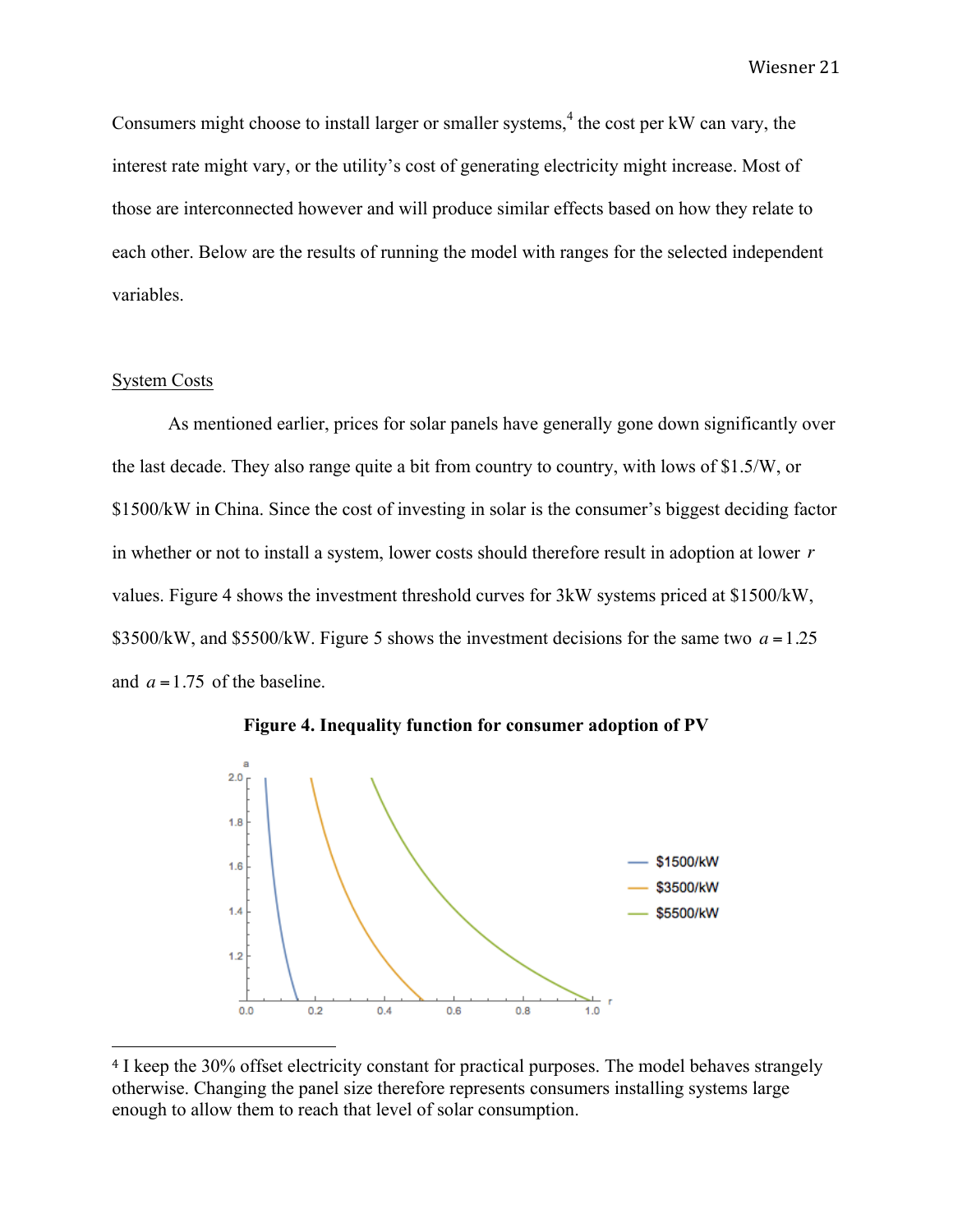

**Figure 5. 20-year cost of electricity with and without solar PV**

The effect of solar panel prices on the optimal variable rate  $r$  is shown in Figure 6. As the price of panels increases, the utility needs to charge a higher and higher variable rate to keep the systems desirable enough. Figure 7 shows that same effect on the eventual monthly fixed cost the utility needs to charge consumers in order to recover its operating costs.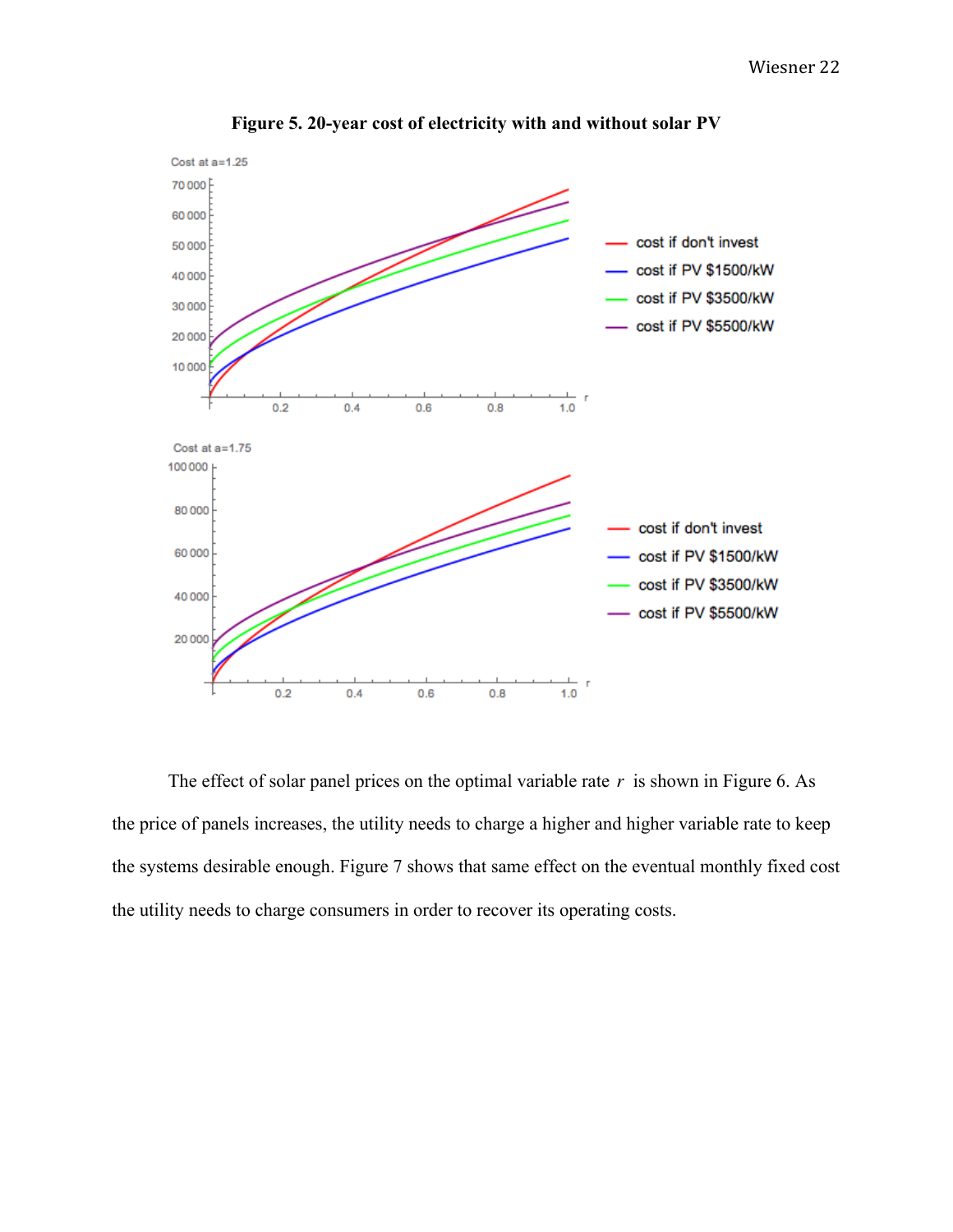

**Figure 6. Effect of panel price on optimal variable rate**





Here as well, the fixed charge the utility must set becomes negative fairly quickly. The price of solar panels is clearly a key contributor to the variable rate the utility needs to set. If panel costs in the US were to drop to Chinese levels for example, the utility would have no trouble at all encouraging consumers to invest.

Decreasing the interest rate produces the same effect as decreasing the price of solar PV since it increases the discounted value of total payment to the utility for electricity over the 20-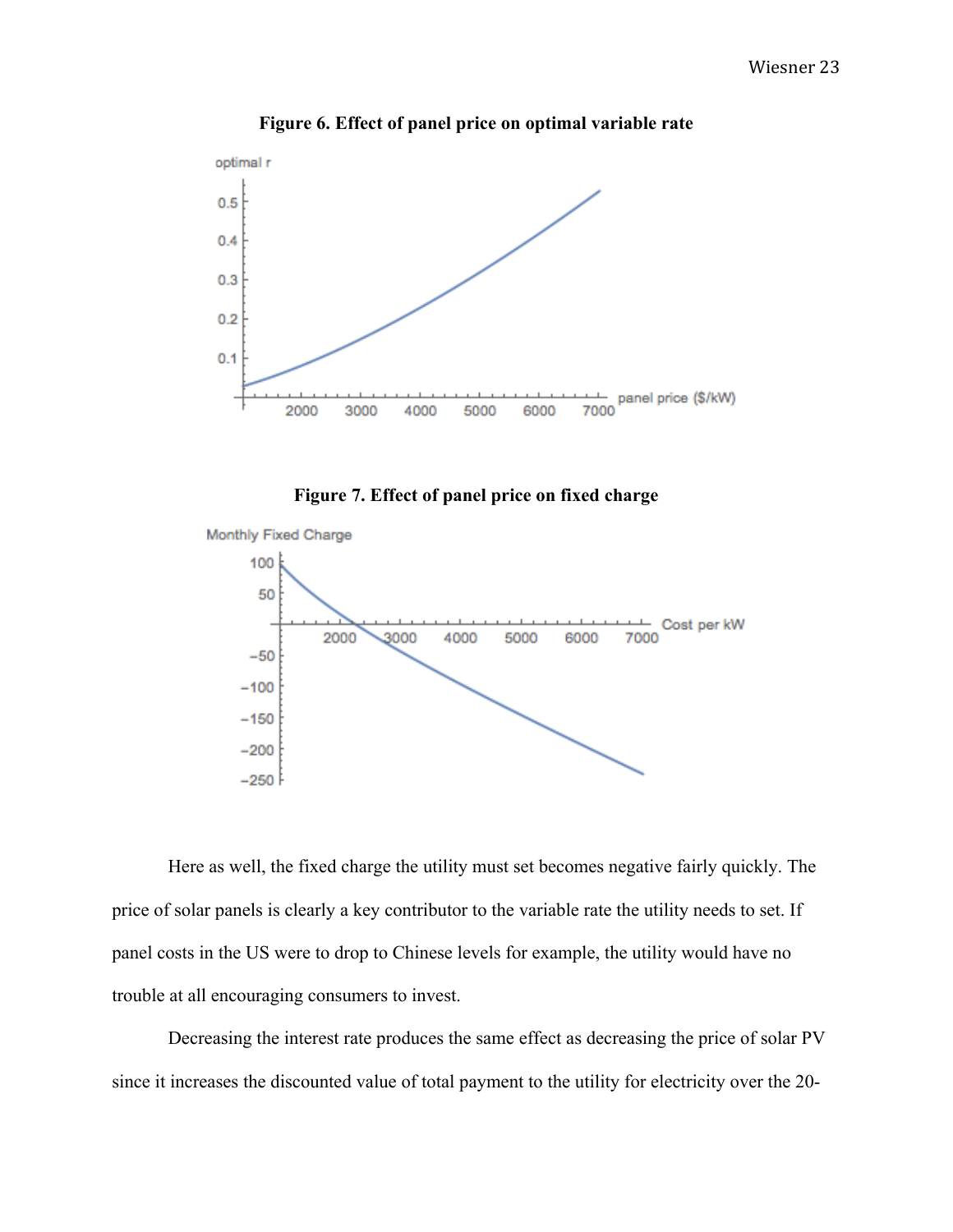year lifetime of the system. Likewise, decreasing the needed system size (by improving the technology's efficiency) reduces the investment cost.

#### Target Adoption Share

The target level of PV adoption (*s* ) is a variable meant to represent the renewable energy targets set by policy makers. Usually, governments will pass a mandate saying that a certain percentage of the country's electricity must come from clean sources. That value translates into a yearly kWh value, which utilities can then use to make investment decisions when building new generating capacity. In this model, the kWh consumption is not considered. Rather, I take the slightly less realistic decision to encourage a percentage of households to adopt. In the baseline, that share was set at 3.8%, the current number of households in California with installed solar. Figure 8 shows how the optimal variable rate would need to change if we changed the targets to be higher or lower than California. Figure 9 shows how the fixed rate must change in response to this optimal variable rate so the utility still recovers its operating costs.



**Figure 8. Relationship between adoption target and optimal variable rate**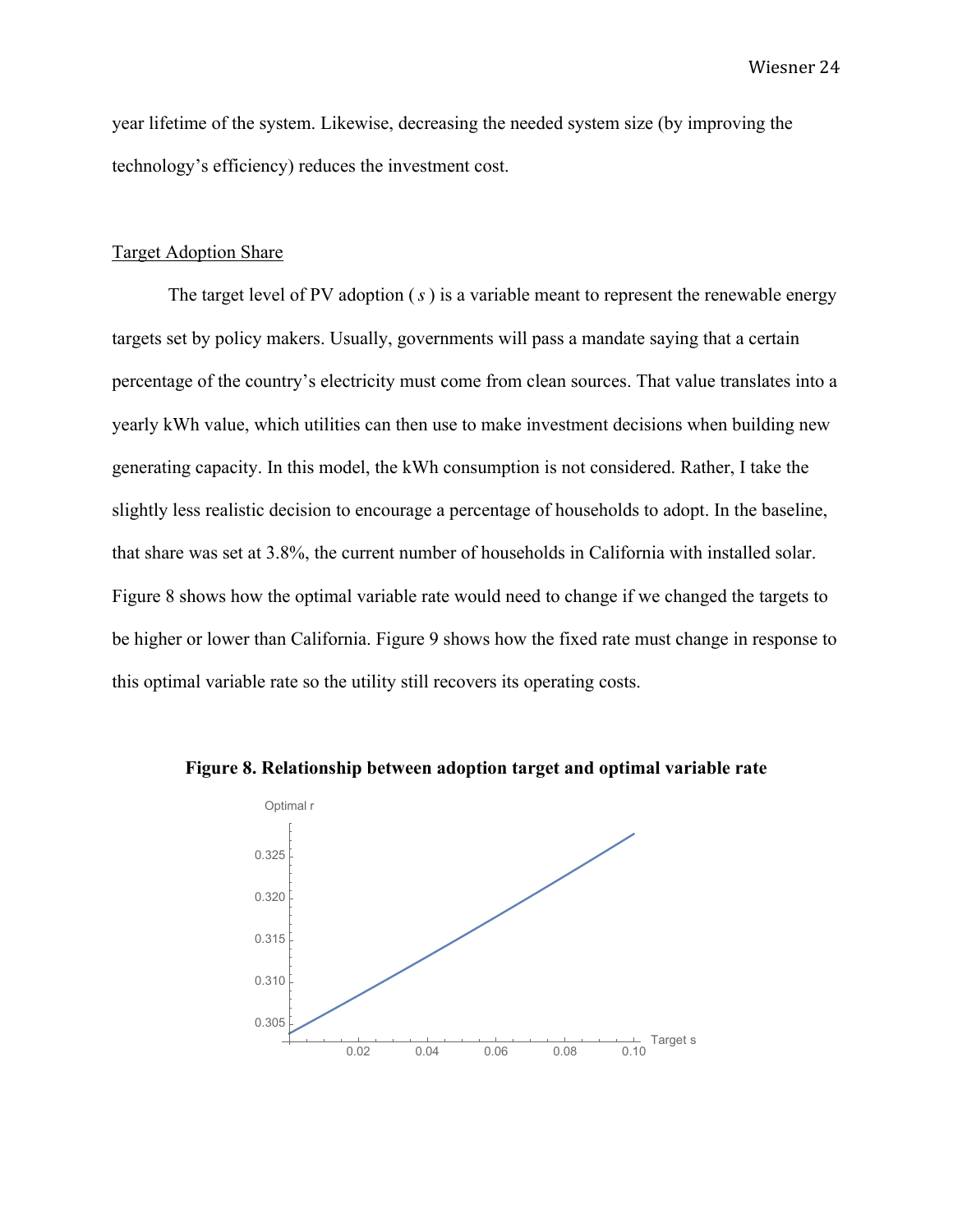

**Figure 9. Relationship between adoption target and fixed charge**

These graph clearly show how increasing the target share of adoption requires the utility to set the variable rate higher and higher to make solar PV profitable for more consumers. However, the interesting aspect to note is that the rate does not increase that rapidly as the target is set higher. The variable rate needed to encourage 10% of households to adopt rather than 1% of households is only \$0.0215/kWh higher. This means that, once solar panels is profitable for one consumer, it is very close to being profitable for all consumers. This is the concept of grid parity, where solar electricity reaches the same low price as conventional electricity and becomes a desirable substitute.

## Generation Costs

Another parameter that can be varied and that does not simply impact inequality (4) is the utility's cost of generating a kWh of electricity. While this does not impact the optimal *r* \* needed to encourage the solar consumers, it does alter the calculation of the fixed charge based on a new revenue requirement. Figure 10 shows how the fixed charge is linearly dependent on the utility's generation costs.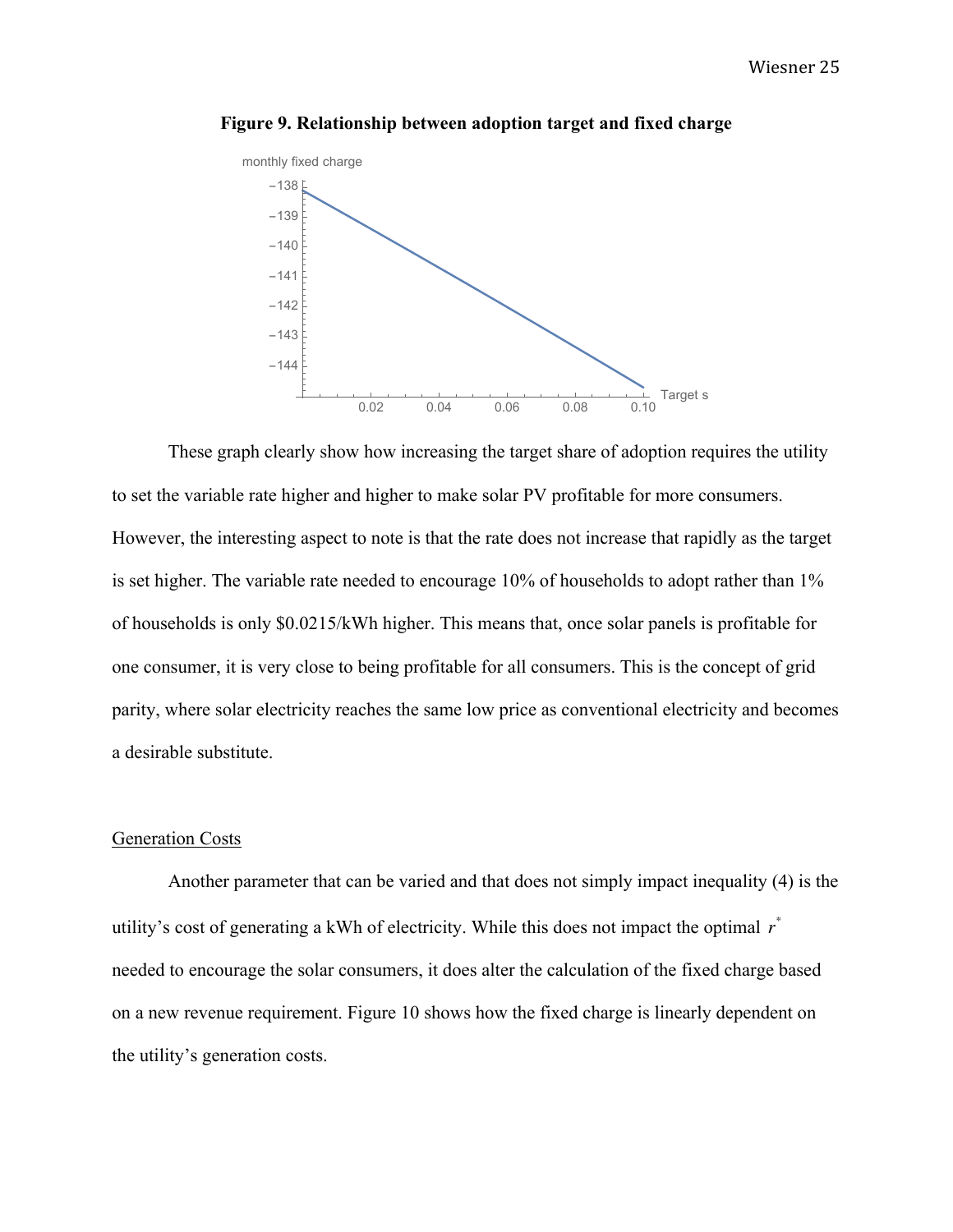

**Figure 10. Relationship between fixed charged and generation costs**

The peculiarity of this model is of course that the fixed charge the utility will set is not actually related to the fixed costs incurred by the utility. It only serves to make up the difference between the total revenue from the variable rate and the utility's revenue requirement. This implies that the utility does not ever try to turn a profit from the sale of electricity and limits itself to recovering the cost of generation, a realistic assumption since most publically regulated utilities are mandated to receive no more than a set rate of return. If it recovers too much from the variable charge, it needs to pay the difference back, hence the negative fixed charge. In all likelihood though, a utility in deregulated market like Texas or California would set the fixed charge to 0 and pocket the excess revenue as profit.

# **VI. Conclusion**

The goal of this paper was to look at how an electric utility can meet its cost of operation without stifling the growth small-scale residential renewable energy. Especially over the last decade, growing interest in rooftop solar photovoltaic systems as a means to offset grid electricity consumption has caused tension between utilities and consumers over tariff setting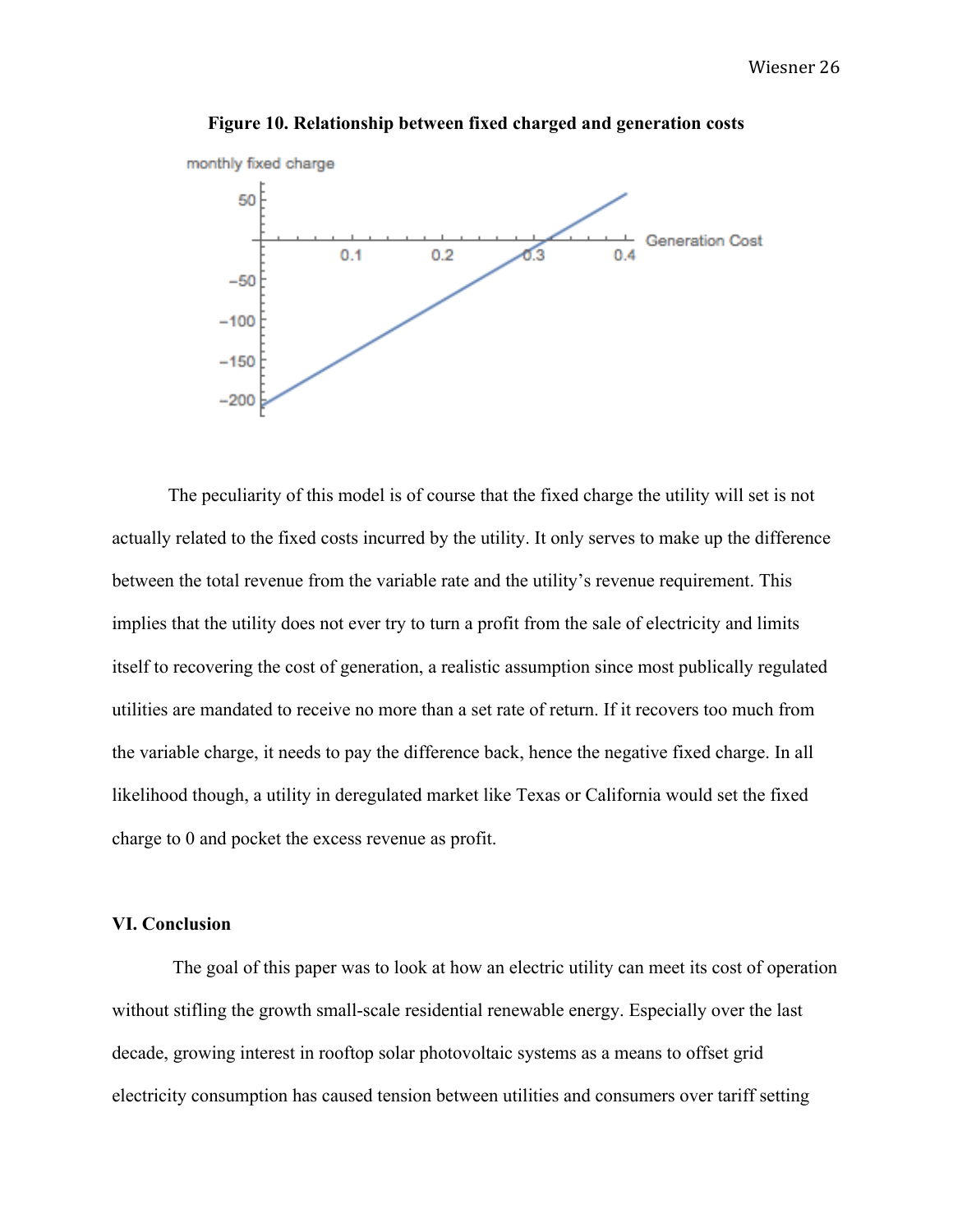practices. This model attempted to optimize the utility's cost-recovering prices while meeting a mandate to promote a target level of PV adoption.

Key input variables in the model were the cost of installing a system (based both on the number of panels installed and the price per 1kW panel), the percent reduction in electricity purchased from the utility that the PV system allowed, the target share of households that needed to install a PV system, and the utility's cost of generating electricity. The baseline model filled those variables using US averages reported by various governmental surveys and the various sensitivity tests looked at how much impact each had on the consumer's and the utility's decision-making.

The model showed that, as predicted, the investment cost of solar was a huge deciding factor in whether or not consumers invested in the technology. Anything that brought the price tag down – smaller system size, lower panel price, lower interest rate, higher panel efficiency – prompted consumers to install PV panels even at low variable prices for grid electricity. Thinking of this another way, the cheaper the system, the lower the variable rate *r* the utility would need to set in order to meet the PV adoption target.

On the utility side of the equation, the key input variable was the average cost of generating electricity. This was used to determine total operating costs of meeting consumer demand. Since *r* was solved for independently of the utility's revenue requirement, this variable only served to figure out the unrecovered costs left over after taking in the revenue from consumers paying the variable rate. Testing the sensitivity of this generation cost variable showed that, intuitively, as it increased, so did the fixed charge the utility would need to recover from consumers.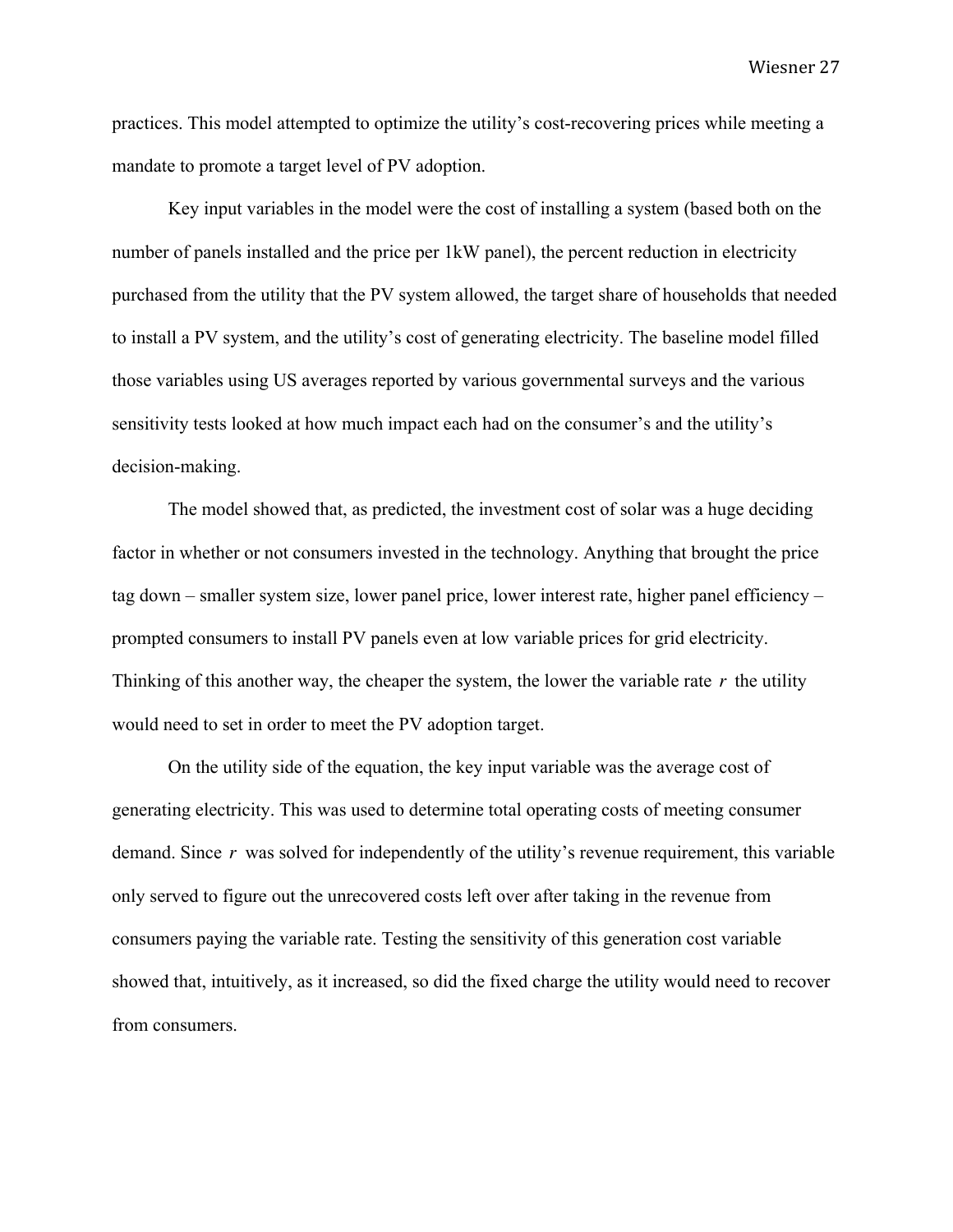The peculiar result for most of the model's iterations was that in most cases, a high *r* value resulted in a negative fixed charge *f* . This would mean that the utility, in order to not recover more than its cost of generation, would need to pay consumers a fixed monthly sum. If it disregarded this payment, the utility would profit significantly from the relatively inelastic consumer demand for electricity. For publically owned utilities with government-mandated caps on returns, this would not be possible. However, paying consumers would also not be very practical. In general, what this indicates is that, as long as the electricity produced by solar PV is more expensive than the electricity produced by conventional power plants, the utility will have to set unrealistic prices for electricity in order to induce consumer adoption.

While this conclusion is intuitively realistic, the model's biggest failing in showing this is how the investment function is set up. Future work on this topic should aim to develop a dynamic investment function that changes with consumer preference for different system sizes. Right now, system size is an input variable, rather than a consumer decision. It is very likely that this decision is what is causing strange behavior like very negative fixed charges. Beyond that, the model is very simple and has much room to be improved to be more realistic. This might be the focus of future graduate-level work.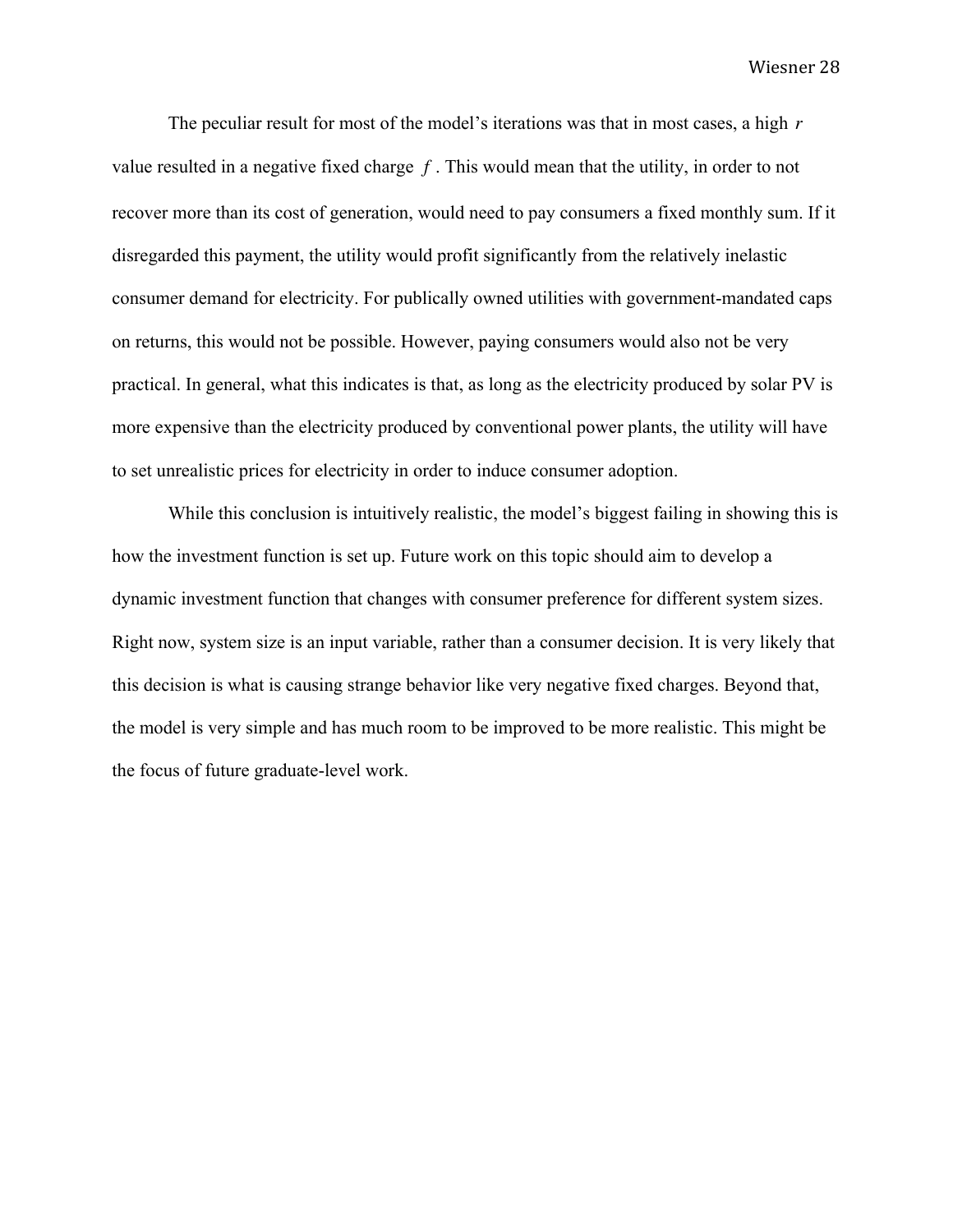# Works Cited

- Berstein, M. A., & Griffin, J. (2006). Regional Differences in the Price-Elasticity of Demand for Energy: National Renewable Energy Laboratory.
- Cai, D. W. H., Adlakha, S., Low, S. H., De Martini, P., & Mani Chandy, K. (2013). Impact of residential PV adoption on Retail Electricity Rates. *Energy Policy, 62*(0), 830-843. doi: http://dx.doi.org/10.1016/j.enpol.2013.07.009

California Solar Statistics. (2015). from https://www.californiasolarstatistics.ca.gov

- EIA. (2013). *Average Monthly Bill - Residential*.
- EIA. (2014). Levelized Cost and Levelized Avoided Cost of New Generation Resources in the Annual Energy Outlook 2014. from http://www.eia.gov/forecasts/aeo/electricity\_generation.cfm
- Glassmire, J., Komor, P., & Lilienthal, P. (2012). Electricity demand savings from distributed solar photovoltaics. *Energy Policy, 51*(0), 323-331. doi: http://dx.doi.org/10.1016/j.enpol.2012.08.022
- Hledik, R. (2014). Rediscovering Residential Demand Charges. *The Electricity Journal, 27*(7), 82-96. doi: http://dx.doi.org/10.1016/j.tej.2014.07.003
- IEA. (2014a). *Medium-Term Renewable Energy Market Report 2014*: OECD Publishing.
- IEA. (2014c). *The Power of Transformation: Wind, Sun and the Economics of Flexible Power Systems*: OECD Publishing.
- IEA. (2014e). *Technology Roadmap - Solar Photovoltaic Energy*.
- Neufeld, J. L. (1987). Price Discrimination and the Adoption of the Electricity Demand Charge. *The Journal of Economic History, 47*(3), 693-709. doi: 10.2307/2121336
- Ong, S., Campbell, C., & Clark, N. (2012). Impacts of Regional Electricity Prices and Building Type on the Economics of Commercial Photovoltaic Systems. Retrieved from: http://www.nrel.gov/docs/fy13osti/56461.pdf